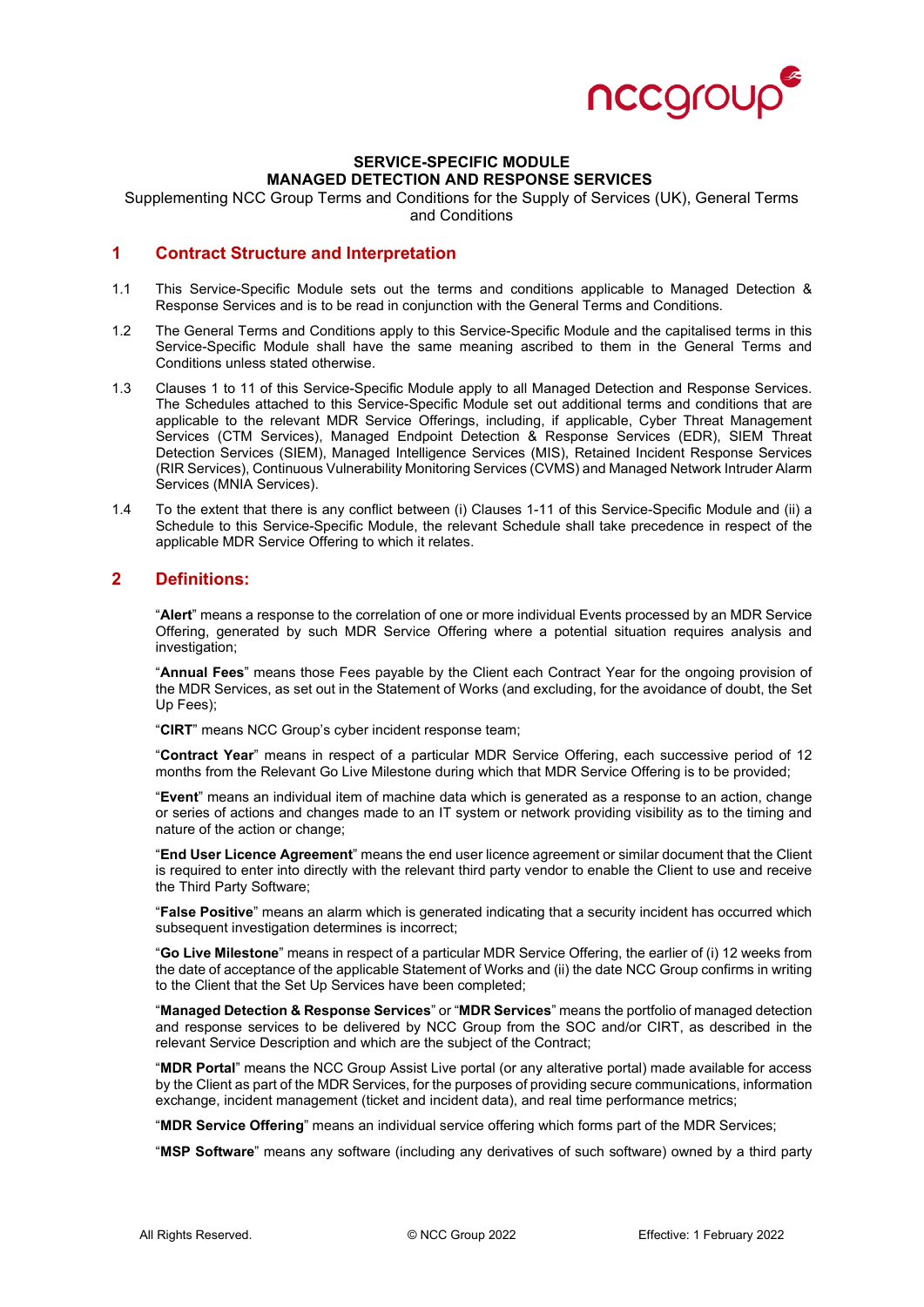

and licensed to NCC Group that NCC Group agrees to make available for use by the Client on an MSP basis as an integral part of the Services, as specified in the Statement of Works;

"**Normal Office Hours**" means 8am – 6pm (GMT) on any day which is a Working Day;

"**Onboarding Form**" means the applicable onboarding form requesting pre-Service information from the Client, to be completed by the Client and returned to NCC Group within 5 (five) Working Days of receipt from NCC Group;

"**Relevant Go Live Milestone**" means the date which is the earliest of the respective Go Live Milestones for all MDR Services to be provided under the Contract;

"**Relevant Systems**" means any systems, networks, hardware or software which the Client requires to be monitored or investigated (as applicable) as part of the MDR Services, together with any software, systems, networks, premises, equipment, data structures, protocols, computers, hardware and firmware linked to the same and data passing across or contained in any of the foregoing;

"**Service Level(s)**" means the applicable service level(s) that shall apply to the MDR Service Offerings, as contained in the Service Description and/or Statement of Works;

"**Service Level Appendix**" means the appendix to the Service Description setting out the Service Levels (if applicable) to the MDR Service Offerings;

"**Service Level Start Date**" means, in respect of each Service Level, the date which is 4 weeks from the applicable Go Live Milestone or such other date as is specified in the applicable Statement of Works;

"**Set Up Fees**" means (i) those Fees payable by the Client in respect of the Set Up Services, and (ii) all licence fees in respect of the Third Party Software and/or MSP Software, as specified in the Statement of Works;

"**Set Up Services**" means the initial set up and installation services to be provided by NCC Group in respect of each MDR Service Offering, as set out in the Service Description and/or Statement of Works;

"**Service Description**" means the service description applicable to the MDR Services and which forms part of the Contract, as updated by NCC Group from time to time;

"**Site(s)**" means the location(s) which the Client has advised NCC Group in the Onboarding Form that the NCC Equipment will be located or, where no such site is stated in the Onboarding Form, such location(s) as agreed between the parties;

"**SOC**" means NCC Group's 24-hour security operations centre;

"**Third Party Software**" means any software (including any derivatives of such software) owned by a third party that NCC Group agrees to supply to the Client on a resale basis as specified in the Statement of Works;

"**Third Party Vendor Terms**" means the specific terms and conditions that will apply to the provision and use of MSP Software, the current version of which is either included within the relevant Schedule to this Service-Specific Module or is otherwise made available by NCC Group;

"**Working Day**" means any day other than a Saturday, a Sunday or any day which is a bank holiday in and Wales; and

"**Working Hours**" means a period of 8 hours during Normal Office Hours.

# **3 Client's Duties**

- 3.1 The Client agrees:
	- 3.1.1 to complete and return to NCC Group the relevant Onboarding Form by the Client within 5 Working Days of receipt from NCC Group;
	- 3.1.2 to provide NCC Group with all information, assistance, approvals and authorisations as may be reasonably necessary to allow NCC Group to interface with the Relevant Systems and in order for NCC Group to provide the MDR Services;
	- 3.1.3 without prejudice to clause 3.1.2:
		- 3.1.3.1 to obtain, prior to the Start Date, all consents required from its ISP and any third party suppliers of the Relevant Systems together with such other consents required for the MDR Services to be carried out and provide written evidence of such consents upon NCC request;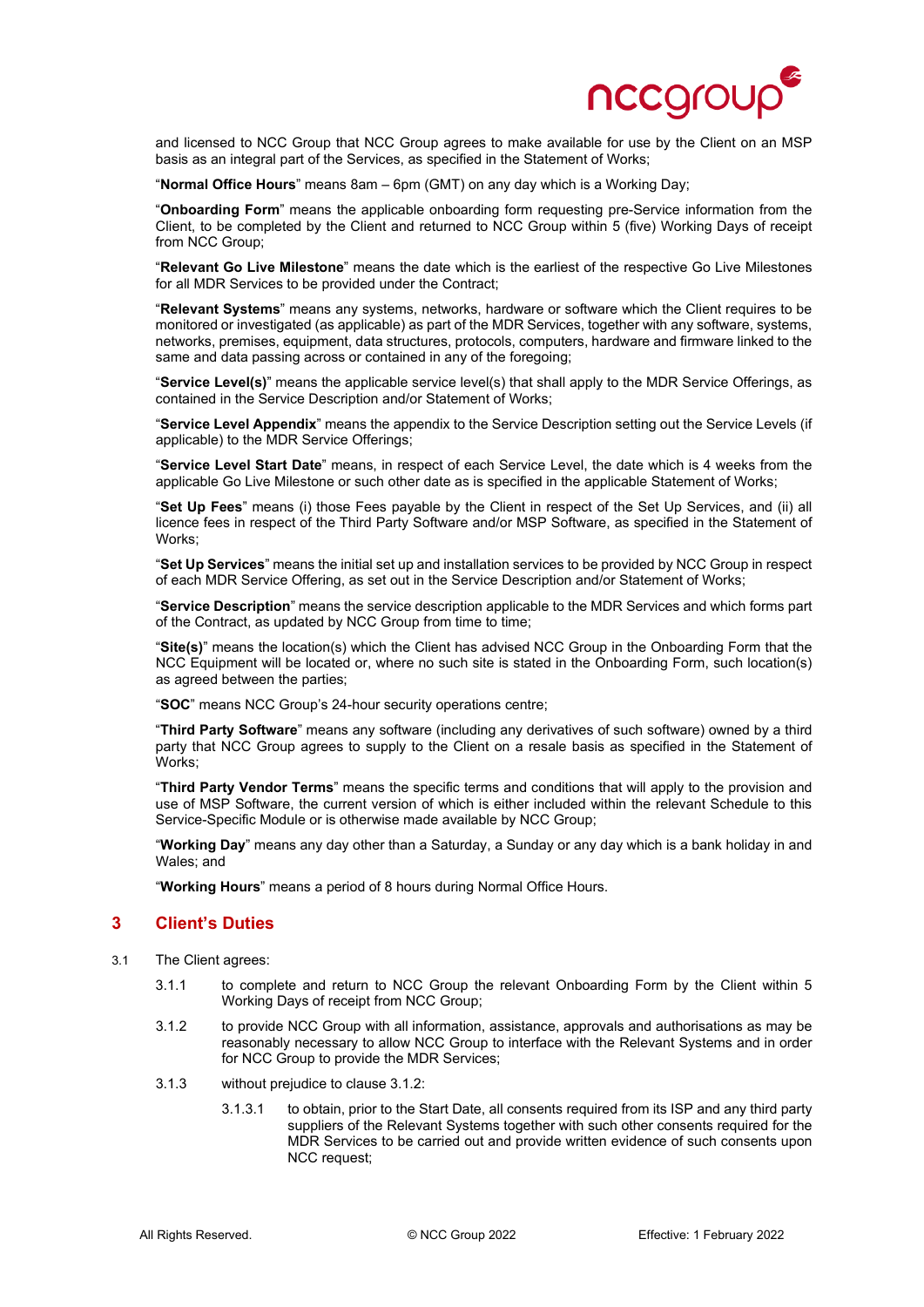

- 3.1.3.2 if relevant, and prior to the Start Date, to notify relevant employees that the MDR Services are to be carried out and that they may be monitored;
- 3.1.3.3 to provide remote access to all Relevant Systems as necessary for the provision of the MDR Services;
- 3.1.3.4 to ensure that its Relevant Systems shall use Western character sets (and that NCC Group shall not be required to carry out the MDR Services on Relevant Systems which use non-Western character sets for the duration of the MDR Services,
- 3.1.3.5 to provide NCC Group with prompt access to at least one employee who shall have substantial computer systems, network and project management experience of the Systems and any other applicable systems, who shall act as liaison between the Client and NCC Group;
- 3.1.3.6 to inform NCC Group of any network or infrastructure changes that may impact the MDR Services or NCC Group's ability to provide the MDR Services;
- 3.1.3.7 to provide feedback to NCC Group from investigations carried out when an incident reported via the MDR Services is found to be a False Positive; and
- 3.1.3.8 at all times to co-operate with NCC Group and to provide NCC Group promptly with such other relevant information and appropriate log files about the Systems, network, premises, equipment, data structures, protocols, software, hardware and firmware as is reasonably required by NCC Group;
- 3.1.4 to comply with its obligations in respect of any NCC Equipment as set out in the applicable Schedule to this Service-Specific Module or otherwise in this Contract;
- 3.1.5 where the MDR Services are to take place on the Client's premises:
	- 3.1.5.1 to ensure that a suitable working space is provided for the Consultant(s) which shall include (without limitation) a desk and network access where appropriate; and
	- 3.1.5.2 to indemnify, keep indemnified and hold harmless NCC Group and its Affiliates in full and on demand from and against all liabilities, direct, indirect and consequential losses, damages, claims, proceedings and legal costs (on an indemnity basis), judgments and costs (including without limitation costs of enforcement) and expenses which NCC Group incurs or suffers directly or indirectly in any way whatsoever arising out of or in connection with any claim or action against NCC Group for death and/or personal injury arising out of the Client's failure to provide safe premises;
- 3.1.6 to only use the MDR Services in support of the Client's own business operations;
- 3.1.7 to comply with any additional acceptable use policy or other terms of use which may be set out in the Service Description or which may otherwise be provided by NCC Group to the Client. In the event of any conflict between such policy or terms and the remainder of the Contract, the remainder of the Contract shall take precedence;
- 3.1.8 that NCC Group may retain information or data resulting from the MDR Services to the extent that it reasonably requires it to improve its managed detection and response services generally;
- 3.2 The Client shall assume all liability and shall indemnify, keep indemnified and hold harmless NCC Group, its Affiliates and its and their officers, employees, agents, contractors and sub-contractors in full and on demand from and against any and all third party claims (including, but not limited to, claims for alleged or actual infringement of Intellectual Property Rights), losses, damages, demands, costs, expenses, fees (including, but not limited to, court and legal fees) and liabilities (in each case whether direct, indirect or consequential) of whatever nature suffered, incurred or sustained by NCC Group (or its Affiliates) directly or indirectly as a result of the failure by the Client to comply with its obligations under this clause 3.

# **4 NCC Duties**

- 4.1 NCC Group shall notify the Client if any threat or malicious activity is detected through the MDR Services in accordance with the reporting mechanisms and principles agreed with the Client in the Onboarding Form and in line with the Service Description for MDR Services.
- 4.2 NCC Group shall, subject to the remainder of this Service-Specific Module and with effect from the applicable Go Live Milestone for the relevant MDR Service Offering, provide the MDR Services in accordance with the applicable Service Levels provided that any remedies for failure to meet the Service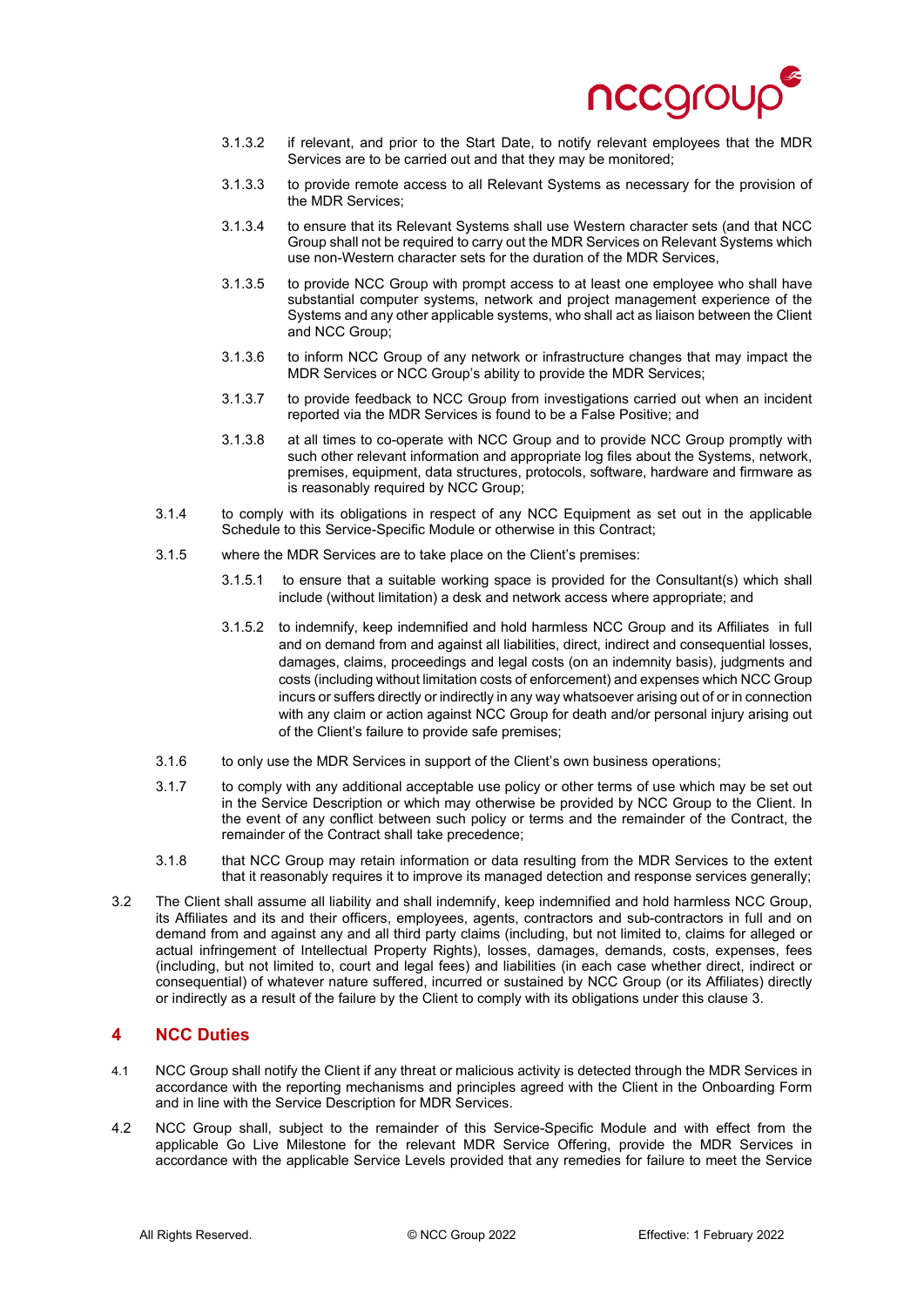

Levels as set out in clause 4.3 below shall only apply from the applicable Service Level Start Date.

- 4.3 If NCC Group's provision of the MDR Services does not meet the applicable Service Levels in accordance with clause 4.2 above, the Fees for the MDR Services shall be adjusted in accordance with the Service Level Appendix, to the extent applicable. Such adjustment (and/or any other remedies specified in the Service Level Appendix) shall be the Client's sole and exclusive remedy for such failure to meet the Service Levels.
- 4.4 Any failure by NCC Group to achieve a Service Level or other obligation under the Contract shall be disregarded (and NCC Group shall not be considered in breach of its obligations hereunder) where such failure is caused by or related to:
	- 4.4.1 a failure by the Client to comply with its obligations under the Contract; and/or
	- 4.4.2 without prejudice to the generality of clause 14 of the General Terms and Conditions, any event or circumstance which is beyond the reasonable control of NCC Group, including but not limited to:
		- 4.4.2.1any failure, disruption and/or error in the Relevant Systems;
		- 4.4.2.2ISP or third party software supplier (including AWS) failures or disruptions;
		- 4.4.2.3any failure, disruption and/or error in the Client's infrastructure upon which NCC Equipment, Third Party Software or MSP Software is hosted;
		- 4.4.2.4an error or fault with the NCC Equipment caused by a breach by the Client of its obligations in respect of such NCC Equipment:
		- 4.4.2.5an error or fault with any Third Party Software, other than where caused by configuration by NCC Group of such Third Party Software as part of the MDR Services
		- 4.4.2.6any other event or circumstance specifically referred to in the applicable Schedule to this Service-Specific Module, the Service Description and/or the Statement of Works).
- 4.5 NCC Group will not be required to travel to such countries listed as "Advise against all travel" or "Advise against all but essential travel" by the Foreign Commonwealth Office (FCO) in its travel advice or to those countries where travel is restricted in accordance with NCC Group's internal policies.

# **5 NCC Group Equipment**

- 5.1 NCC Group (or its Affiliates) may temporarily provide hardware to the Client to assist in delivery or performance of the Services (the "**NCC Equipment**"). In such cases, this clause 5 shall apply.
- 5.2 NCC Group consents to the Client using the NCC Equipment, solely in relation to the Services, for such period as may be agreed (or, in the absence of agreement, for so long as NCC Group stipulates) (the "**NCC Equipment Term**"). The NCC Equipment shall at all times be and remain NCC Group's exclusive property and shall be held by the Client in safe custody and an appropriate environment at Client's own risk and maintained and kept in good condition until returned to NCC Group. The NCC Equipment shall not be disposed of or used other than in accordance with NCC Group's written instructions or authorisation.
- 5.3 A return-to-base warranty is provided for all NCC Equipment for the NCC Equipment Term. The Client acknowledges and agrees that it shall return the NCC Equipment to NCC Group within 14 (fourteen) days of the NCC Equipment Term ending. Delivery to the Client is at NCC Group's cost and any return of the NCC Equipment is at the Client's cost. On returning of the NCC Equipment, risk in the NCC Equipment shall pass to NCC Group once the Client has received written signed acknowledgement of receipt of the NCC Equipment.

## **6 Fees and Payment**

6.1 Annual Fees for the MDR Services are payable annually in advance. NCC Group will invoice the Client for the first such payment upon the Relevant Go Live Milestone, and subsequent invoices will be raised upon each anniversary thereof during the term of the Contract. NCC Group will invoice the Client for the Set Up Fees upon the acceptance of the applicable Statement of Works or as otherwise agreed in a Statement of Works.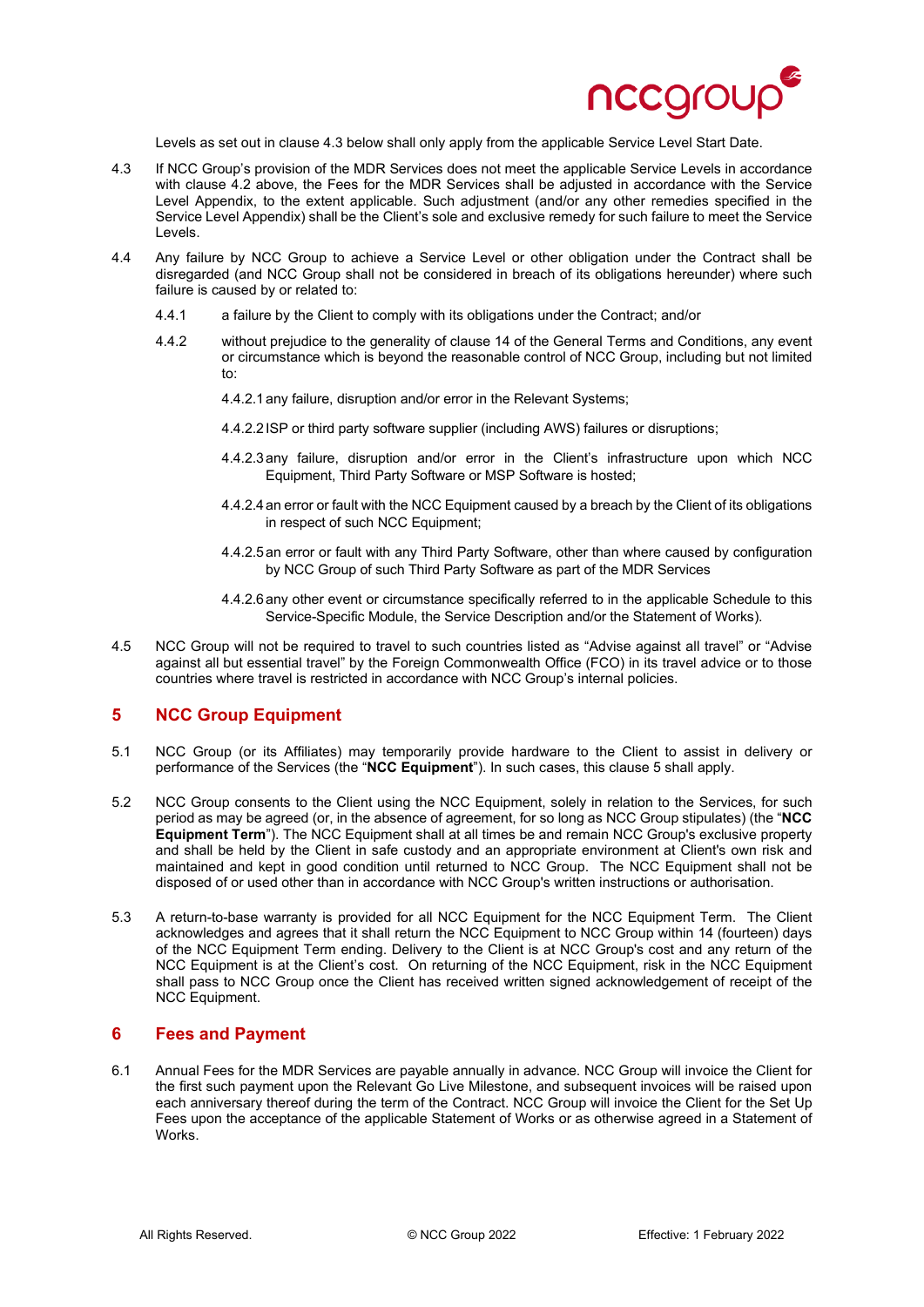

- 6.2 NCC Group shall be entitled to revise the Fees for the MDR Services at the end of each Contract Year by giving the Client written notice of such change not less than thirty (30) days' prior to the end of that Contract Year.
- 6.3 NCC Group shall be permitted to charge the Client additional fees should additional services not specified within the Statement of Works become necessary or are requested by the Client.
- 6.4 All payments due under this Contract shall be made without any deduction by way of set off, counterclaim, discount or abatement or otherwise except where the Client is expressly permitted to do so by court order.
- 6.5 Expenses for travel to a Client's location where required for the purposes of the MDR Services or any additional services pursuant to clause 6.3 shall be chargeable in addition to the Fees.

# **7 Cancellation and Termination**

- 7.1 The MDR Services cannot be cancelled. Subject to clause 7.3 below, any Fees paid or payable in relation to MDR Services are non-refundable.
- 7.2 In the event of termination of the Contract, subject to clause 7.3 below:
	- 7.2.1 NCC Group will be entitled to retain all Fees paid (and to be paid immediately for all amounts that are as at that date invoiced but unpaid) and no refunds or credits will be given; and
	- 7.2.2 the Client will immediately pay any unpaid Fees that would have been payable in respect of the remainder of the term of the Contract following the effective date of termination but for such termination.
- 7.3 7.3 Notwithstanding clause 7.2, where the Contract is terminated due to material breach by NCC Group, NCC Group shall refund any pre-paid Annual Fees covering the remainder of the term of the Contract after the effective date of termination and the Client shall not be required to pay any Annual Fees that would have been payable in respect of the remainder of the term of the Contract following the effective date of termination but for such termination.
- 7.4 Notwithstanding any other provision of this clause 7, in no event will termination, irrespective of the reason or circumstance, relieve the Client from paying: (i) Fees in respect of the period prior to the effective date of termination; and (ii) any Set Up Fees that would have been payable in respect of the remainder of the term of the Contract following the effective date of termination but for such termination, which shall become payable immediately on termination.
- 7.5 The MDR Services cannot be postponed by the Client beyond the Start Date save by mutual agreement in accordance with the Change Control Procedure set out in Section 8 below, and subject to the payment of any additional Fees payable thereunder.

# **8 Change Control Procedure**

- 8.1 A change to the Contract, Services or Deliverables (a "**Change**") will not be effective unless agreed and documented by the parties in accordance with this section 8.
- 8.2 NCC Group and the Client shall discuss any Change proposed by either party and such discussion shall result in either an agreement not to proceed, a written request for a change from the Client, or a recommendation for a Change from NCC Group.
- 8.3 Any written request from the Client shall include sufficient detail to enable NCC Group to reasonably assess the impact of such Change on the MDR Services, the Deliverables, the Fees and the Contract.
- 8.4 Where a written request for a Change is received from the Client, NCC Group shall submit a change note ("**Change Control Note**") within ten (10) Working Days of receipt of such request, containing the information required to be specified therein. Any recommendation from NCC Group for a change will be submitted by NCC Group as a Change Control Note.
- 8.5 The Client shall, within five (5) Working Days of receipt of a Change Control Note, evaluate such Change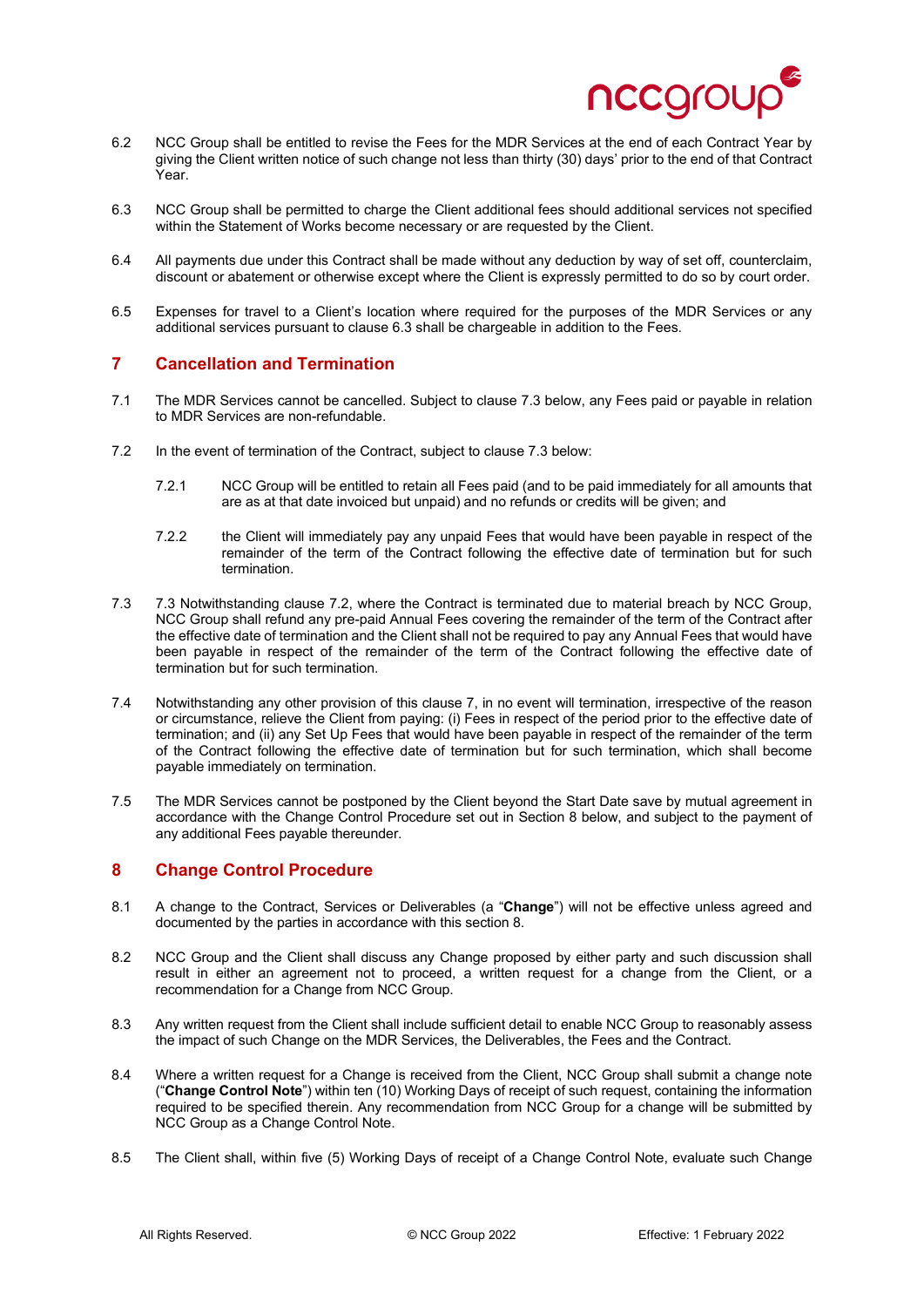

Control Note and either:

- 8.5.1 request further information;
- 8.5.2 discuss such Change Control Note with NCC Group;
- 8.5.3 approve the Change Control Note as submitted by NCC Group; or
- 8.5.4 reject such Change.

Any acceptance or rejection of such Change shall be made by notice in writing to NCC Group.

8.6 If the Client and NCC Group agree a change and the relevant Change Control Note, then signature of the Change Control Note by duly authorised signatories of both Parties will constitute a formal amendment to the contract to the extent specified in such Change Control Note.

### **9 MDR Portal**

- 9.1 NCC Group grants to the Client during the Term a non-exclusive, royalty free, licence to access and use the MDR Portal solely to the extent necessary to receive the MDR Services and in compliance with NCC Group's acceptable use policy for such portal in force from time to time.
- 9.2 Ownership of all Intellectual Property Rights in the MDR Portal remains with NCC Group and nothing in the Contract will operate to transfer to the Client or to grant to the Client any other licence or right to use the MDR Portal.
- 9.3 NCC Group may at its absolute discretion suspend the Client's access to the MDR Portal at any time if the Client uses the MDR Portal in breach of the Contract or the applicable acceptable use policy.
- 9.4 The Client shall ensure that its access credentials for the MDR Portal are stored securely and only used by authorised employees and are not shared with any other person. The Client shall take all reasonable steps to prevent any unauthorised access to the MDR Portal and will immediately notify NCC Group if it becomes aware of any such access.

### **10 Liability**

- 10.1 NCC Group shall not be liable for any:
	- 10.1.1 loss of or damage to the Client's, its agents' and/or its subcontractors' property caused directly or indirectly by the NCC Equipment; or
	- 10.1.2 disruption to the Relevant Systems or any loss of or corruption to any data and/or software during the period of the MDR Services; or
	- 10.1.3 use or misuse of information accessed due to another party being informed of or gaining access to the Client's user names and passwords in connection with the MDR Portal.
- 10.2 The Client accepts and acknowledges that the MDR Services reflect the level of information reasonably available to NCC Group when performing such Services. As such, NCC Group does not warrant or guarantee the accuracy of the MDR Services beyond the date that they were performed, nor does NCC Group warrant or guarantee that any findings and conclusions contained in the Deliverables are exhaustive.
- 10.3 Consultants will not be legally qualified. As such, the Client accepts and acknowledges that, while NCC Group and the Consultants may give opinions and recommendations based on its industry experience and expertise, the MDR Services and any associated Deliverables do not constitute legal advice, and the Client is advised to seek such independent legal advice if it feels it necessary to do so.

# **11 Industry Notifications**

11.1 Subject to the remainder of this clause, NCC Group and/or its Affiliates may elect to notify relevant third party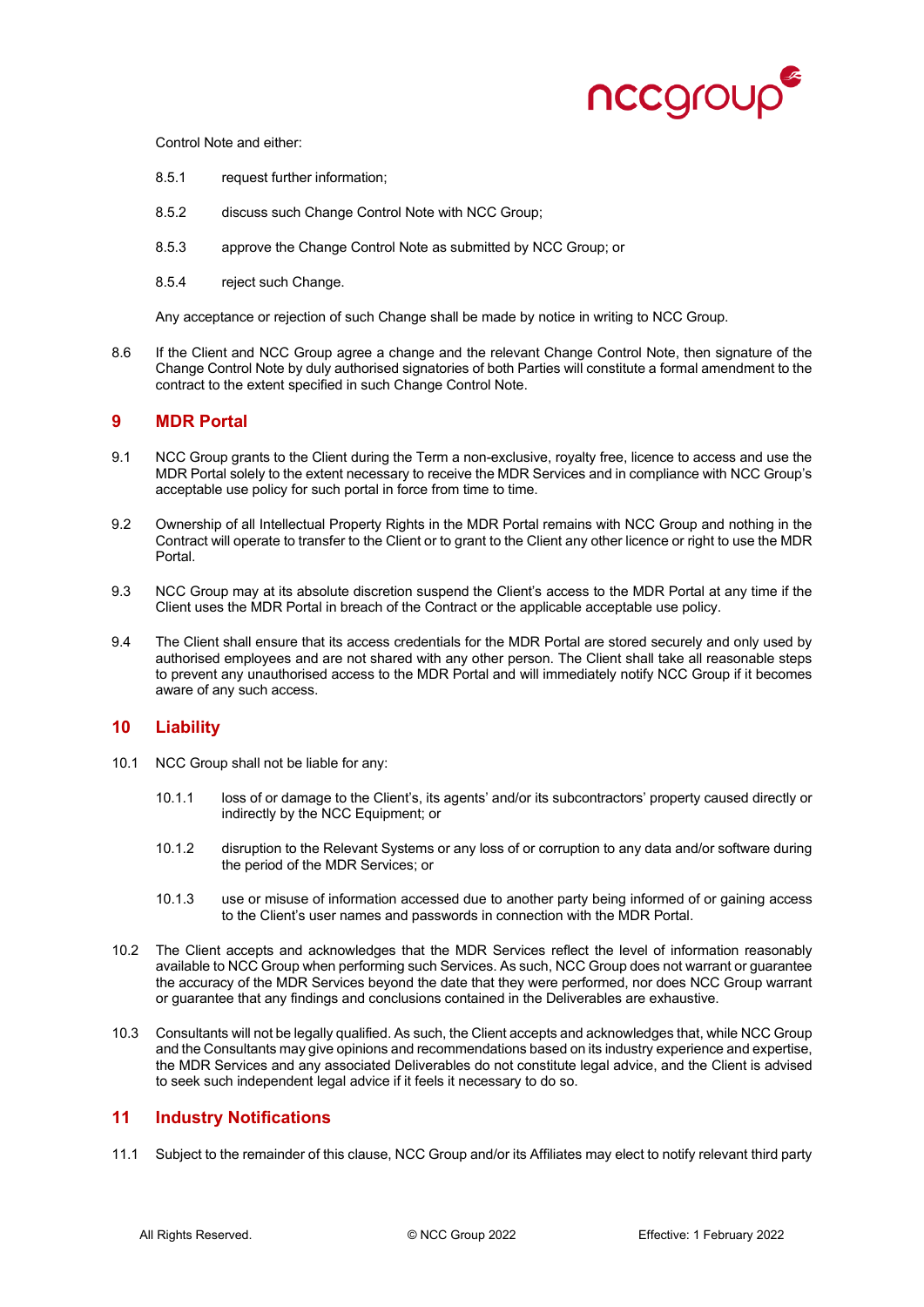

software and systems vendors of the existence of critical vulnerabilities discovered during performance of the MDR Services. NCC Group will only make such a notification where it reasonably considers that the existence of the vulnerability should be brought to the relevant vendor's attention to prevent harm to other users of the software or systems, and that NCC Group making the notification is generally in the public interest. NCC Group will limit the content of any notification to the existence of the vulnerability in question and will not provide any data or information specific to the Client or which might reasonably be expected to identify the Client. In all cases, NCC Group will never make such a notification in a way that would cause NCC Group to breach its obligations owed to the Client regarding confidentiality and data protection, or any other provision of the Contract unless it is required to do so by law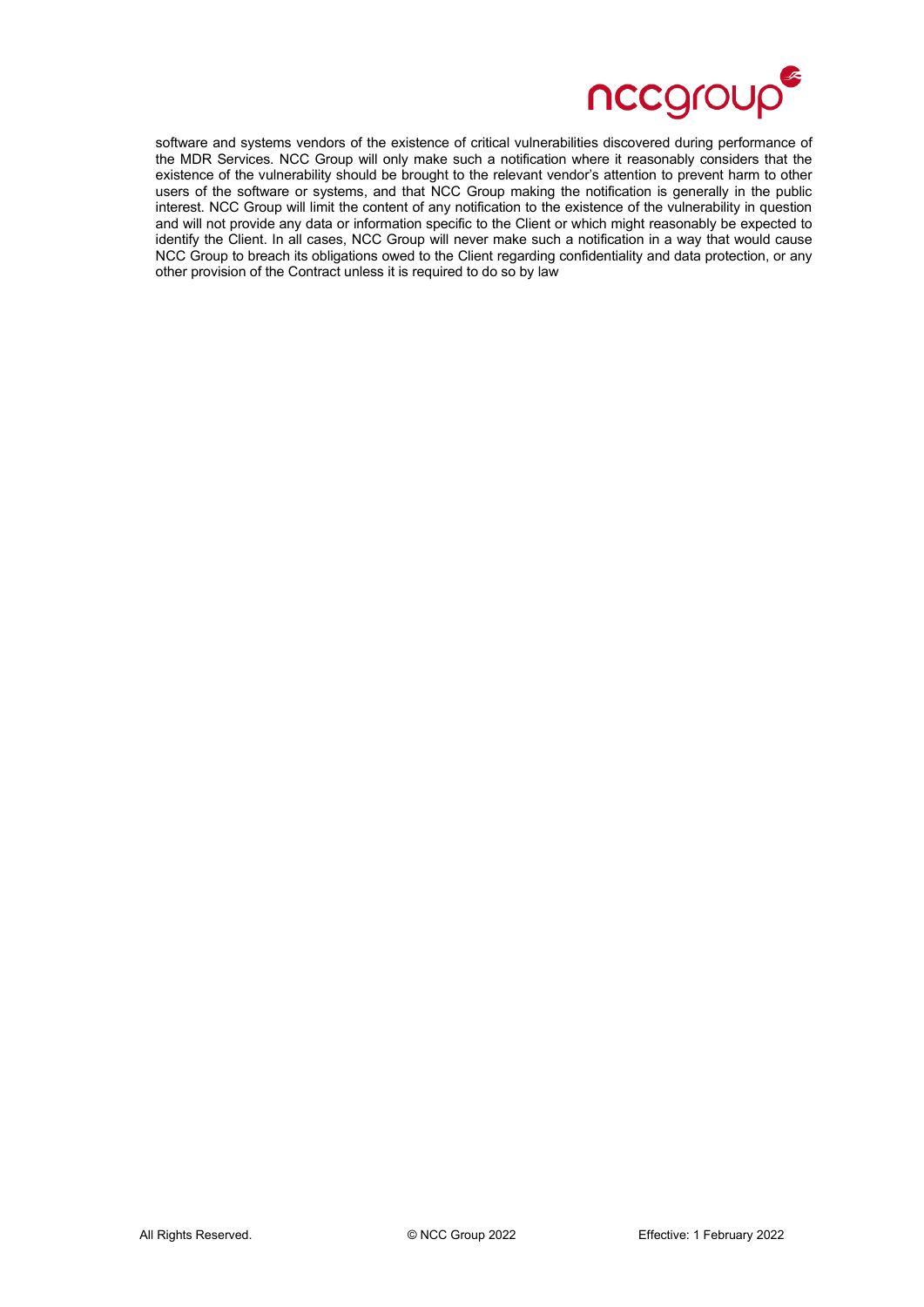

#### **Schedule A – CYBER THREAT MANAGEMENT SERVICES**

## **1 Contract Structure and Interpretation**

- 1.1 This Schedule A sets out the additional terms and conditions applicable to Cyber Threat Management Services and is to be read in conjunction with the remainder of this Service-Specific Module.
- 1.2 Capitalised terms in this Schedule shall have the same meaning ascribed to them in the General Terms and Conditions unless stated otherwise herein.

### **2 Definitions:**

"**Cyber Threat Management Services**" or "**CTM Services**" means the process of assessing the Relevant Systems for malicious traffic using (i) network detection technology, (ii) proprietary threat intelligence and (iii) remote analyst reviews, triage & investigation of threats;

"**CTM Software**" means NCC Group's intrusion detection software installed upon NCC Equipment and provided by NCC Group to Client for the purposes of the CTM Services; and

"**NCC Group VPN**" means the virtualised private network connecting the NCC Equipment to the SOC.

### **3 NCC Equipment**

- 3.1 Prior to the Start Date, NCC Group shall deliver the NCC Equipment to the Site specified within the Onboarding Form. Any delivery dates given by NCC Group are estimates only, and delivery shall be deemed to have occurred when the NCC Equipment arrives at the specified Site.
- 3.2 If the Client fails to take delivery of the NCC Equipment, NCC Group may (i) arrange (at the Customer's cost) for the return and storage of the NCC Equipment until such other date for delivery is agreed between the parties or (ii) treat the Contract as repudiated and dispose of the NCC Equipment in any way it sees fit, including by sale to another client.
- 3.3 The Client shall:
	- 3.3.1 notify NCC Group in writing of any fault or damage to the NCC Equipment within five (5) Working Days of deemed delivery and, at the request of NCC Group, return the NCC Equipment to NCC Group or make the NCC Equipment available for collection and/or inspection;
	- 3.3.2 correctly install and configure the NCC Equipment to the System such that the NCC Group VPN to be able to connect to the System; and
	- 3.3.3 ensure that any hardware and/or software which is included or interoperable with the NCC Equipment is in good working order and functions fully and properly in accordance with the relevant manufacturer user manuals.
- 3.4 NCC Group shall, upon request, provide remote only support services in connection with the installation and configuration of the NCC Equipment and CTM Software, subject to the payment of additional charges where such support exceeds Working Hours on one Working Day in aggregate.
- 3.5 Subject to the NCC Equipment being correctly installed and configured, NCC Group shall connect the NCC Group VPN to the System to receive alerts generated by the NCC Group intelligence feed.
- 3.6 The NCC Equipment shall at all times be and remain NCC Group's exclusive property. Subject to the Client's compliance with this section 3, NCC Group shall grant the Client a non-transferrable, revocable right:
	- 3.6.1 to install and configure the NCC Equipment to the Relevant Systems; and
	- 3.6.2 to use the NCC Equipment, solely in relation to the Relevant Systems and/or the Services and in accordance with the manufacturer instructions and as otherwise expressly instructed by NCC Group.
- 3.7 The Client agrees that it shall not:
	- 3.7.1 use the NCC Equipment for any purpose other than for the CTM Services; and
	- 3.7.2 use the NCC Equipment in accordance with the Contract and as expressly directed by NCC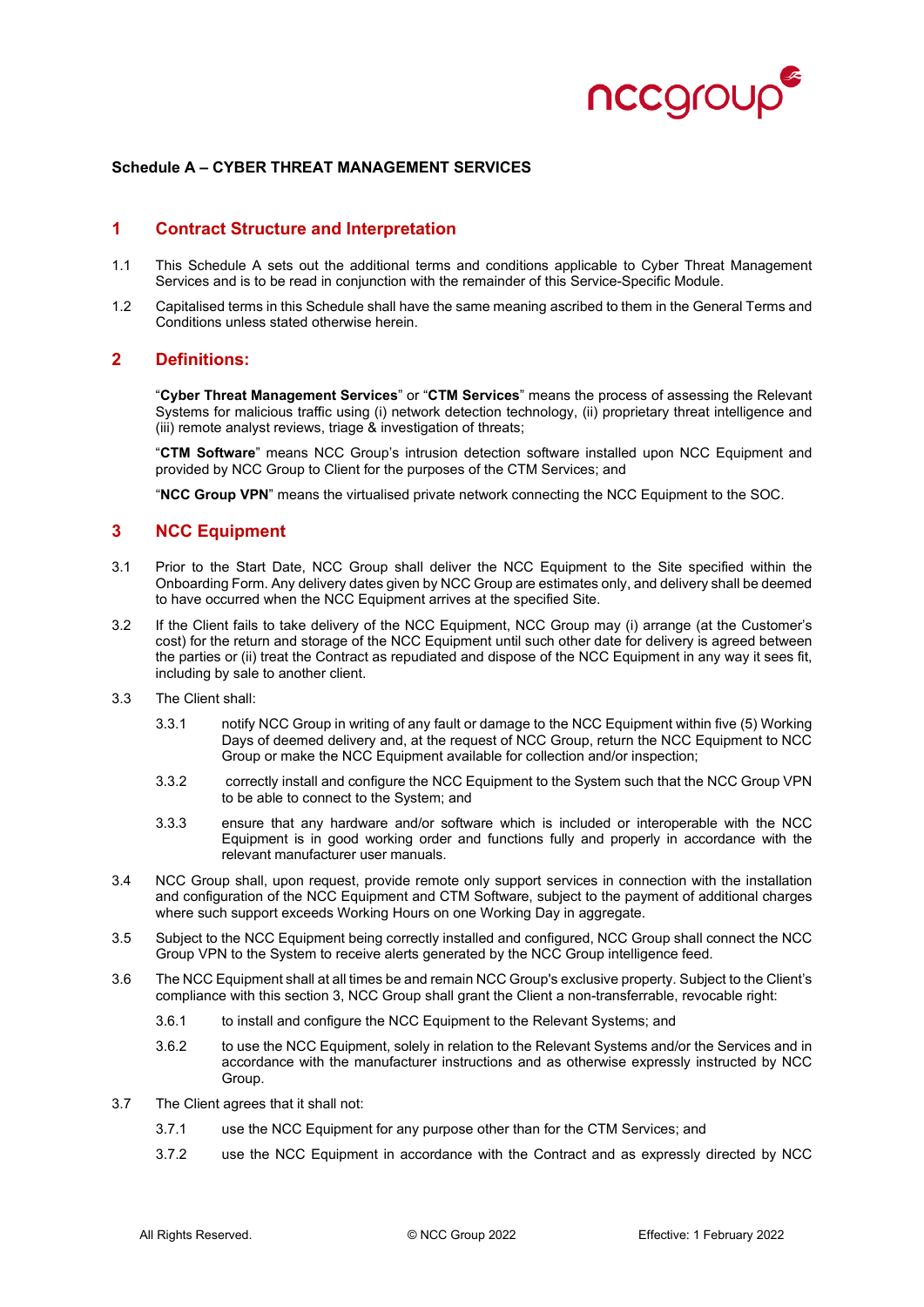

Group and the manufacturer user manuals;

- 3.7.3 modify, relocate or otherwise tamper with any NCC Equipment unless such modification, relocation or tampering is undertaken under the supervision of a Consultant; and
- 3.7.4 void any applicable manufacturer warranties.
- 3.8 The NCC Equipment shall be held by the Client in safe custody at Client's own risk and maintained and kept in good condition until returned to NCC Group and shall not be disposed of or used other than in accordance with NCC Group's written instructions or authorisation. Without prejudice to the generality of the foregoing, the Client agrees that it shall:
	- 3.8.1 ensure that the NCC Equipment remains at the Site and shall not be relocated without the prior written consent of NCC Group;
	- 3.8.2 ensure that the NCC Equipment is kept in a suitable secure location;
	- 3.8.3 allow NCC Group and/or its appointed agents and contractors (on reasonable notice during Normal Office Hours) to attend the premises where the NCC Equipment is or may be stored to repair, recover, retrieve, replace or inspect the condition of the NCC Equipment;
	- 3.8.4 be responsible for any damage to or loss of the NCC Equipment from the point of deemed delivery to the Client until the safe return of the NCC Equipment to a location requested by NCC Group in writing, and accordingly shall at all times maintain in full force adequate insurance cover in respect of any and all loss of and/or damage to the NCC Equipment during such period. Such insurance shall be to the full replacement value of the NCC Equipment.
- 3.9 NCC Group shall, subject to clause 3.10, provide NCC Equipment which is in good working order and use reasonable endeavours to provide replacement NCC Equipment as soon as reasonably practicable, but in any event within 10 Working Days of receipt of the notification from the Client of the relevant fault or damage.
- 3.10 NCC Group shall not be required to repair or replace faulty or damaged NCC Equipment if:
	- 3.10.1 the NCC Equipment is damaged or a fault has occurred due to the improper use, handling, alteration, installation, repair, maintenance or storage of the NCC Equipment as determined by NCC Group (acting reasonably);
	- 3.10.2 the Client, its personnel, agents and/or contractors use the NCC Equipment for purposes other than permitted under this Contract, the manufacturer user manuals or the express instructions of NCC Group;
	- 3.10.3 the Client (or its appointed agent or contractor) has incorrectly installed the NCC Equipment to the Relevant Systems;
	- 3.10.4 the Client fails to notify NCC Group of any loss or damage to the NCC Equipment within the timescales required under clause 3.9;
	- 3.10.5 the manufacturer deems that the warranty has been voided;
	- 3.10.6 the Client makes further use of the NCC Equipment after discovering any fault or damage; or
	- 3.10.7 NCC Group (acting reasonably) determines that the fault or damage to the NCC Equipment is negligible and does not impact the delivery of the CTM Services.

and in such circumstances any replacement of the NCC Equipment by NCC Group shall be at NCC Group's sole option, and shall be charged to the Client at full retail cost plus reasonably incurred fees for such replacement.

- 3.11 Upon expiry or termination of the Contract, the Client shall (at its own cost and risk) return by reputable courier the NCC Equipment to the location specified in writing by NCC Group within ten (10) Working Days of the Services ceasing (the "**Return Period**"). The NCC Equipment shall be deemed to have been returned to NCC Group when the NCC Equipment arrives at the specified location. Risk in the NCC Equipment shall not pass to NCC Group until NCC Group has issued written signed acknowledgement of receipt.
- 3.12 The Client shall be liable for all errors, failures and damage to the NCC Equipment that is detected by NCC Group and notified to the Client within thirty (30) days of the return of the NCC Equipment, save where such errors, failures or damage can reasonably be attributed to an inherent failure or error in the NCC Equipment.
- 3.13 If NCC Group does not receive the NCC Equipment:
	- 3.13.1 within the Return Period; and
	- 3.13.2 in good cosmetic condition; and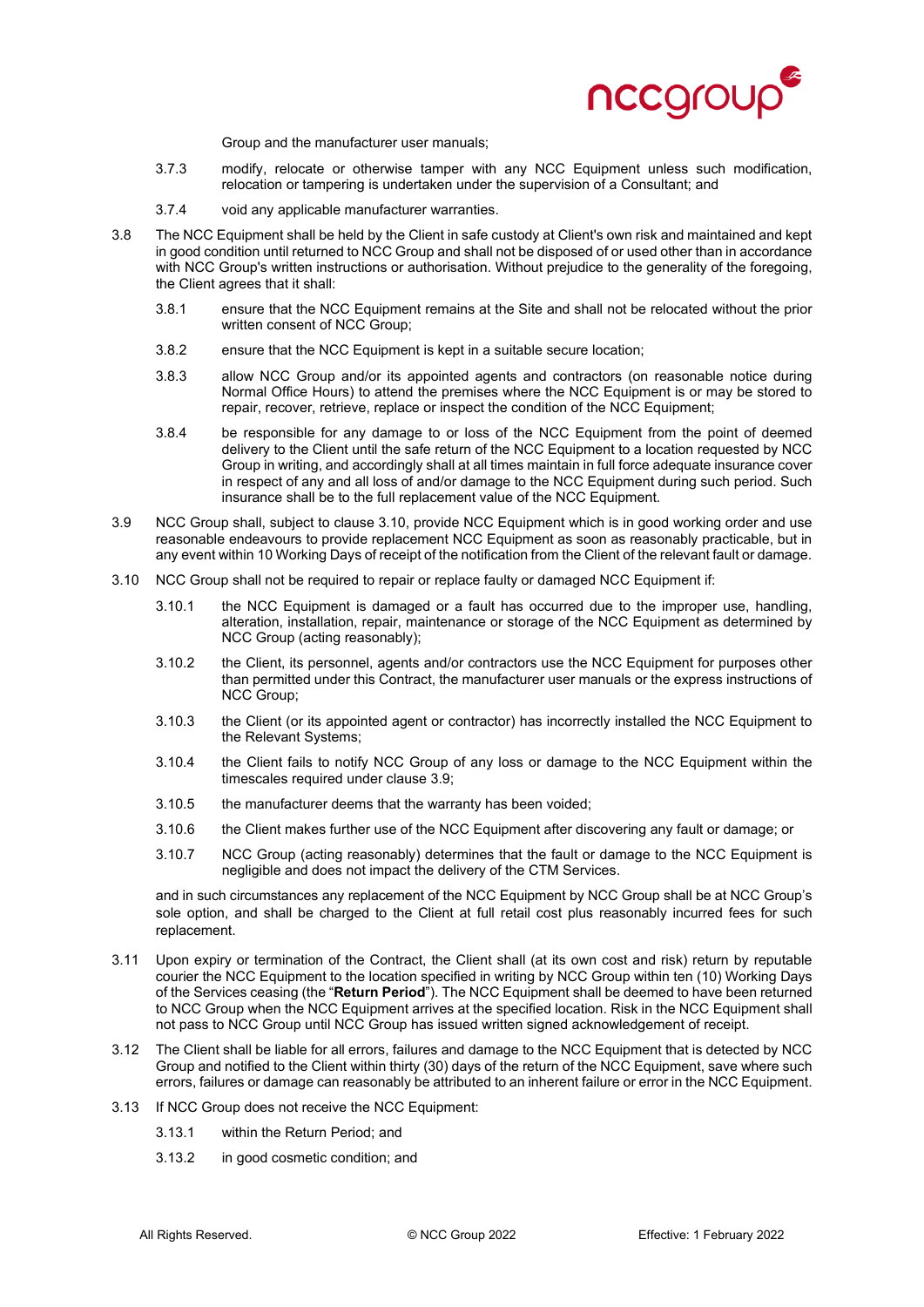

- 3.13.3 in good working order as determined by NCC Group in its reasonable opinion, taking into consideration fair wear and tear; and
- 3.13.4 with any warranty sticker still intact and untampered with,

then the Client shall be liable to pay to NCC Group either (i) the then replacement value of the NCC Equipment as at the end of the Return Period where the Contract has expired; or (ii) the then current full retail price of the NCC Equipment as at the end of the Return Period, upon earlier termination of the Contract.

3.14 Save as may be otherwise agreed between the parties, a return-to-base warranty is provided for all NCC Equipment for the duration of the Term. The return to base is at the Client's cost and return to Client is at NCC Group's cost.

### **4 CTM Software**

- 4.1 NCC Group grants to the Client a non-exclusive, non-transferable licence for the Term to use the CTM Software solely in relation to the CTM Services and for no other purpose.
- 4.2 Ownership of all Intellectual Property Rights in the CTM Software remains with NCC Group and nothing in the Contract will operate to transfer to the Client or to grant to the Client any other licence or right to use the CTM Software.
- 4.3 NCC Group may at its absolute discretion suspend the Client's access to the CTM Software at any time if the Client uses the CTM Software in breach of the Contract or the applicable acceptable use policy.

### **5 Data**

- 5.1 The Client shall take such measures to ensure that the network traffic does not exceed such level as stated in the relevant Statement of Works. In the event that the network traffic does exceed such agreed levels the NCC Group shall not be required to provide any Services in respect of the excess network traffic nor be responsible for monitoring the same unless agreed otherwise under the Change Control Procedure.
- 5.2 NCC Group shall not be responsible for any loss, destruction or unlawful disclosure of any data captured and stored within the NCC Equipment and/or CTM Software (i) while it is at the Site and (ii) during such period of transit from the Site to NCC Group.
- 5.3 NCC Group shall return or permanently erase (as instructed by the Client in writing) the data captured and stored within the NCC Equipment and/or CTM Software as part of the Cyber Threat Management Services as soon as is reasonably practicable upon expiry or termination of the Contract. NCC Group shall be permitted to permanently erase the data without any liability to the Client (and the Client shall grant NCC Group remote access to the Relevant Systems for the purposes of so doing) unless the Client provides written notice to NCC Group confirming that the data is to be returned to the Client within ten (10) Working Days of expiry or termination of the Contract or applicable Statement of Works (whichever is earlier)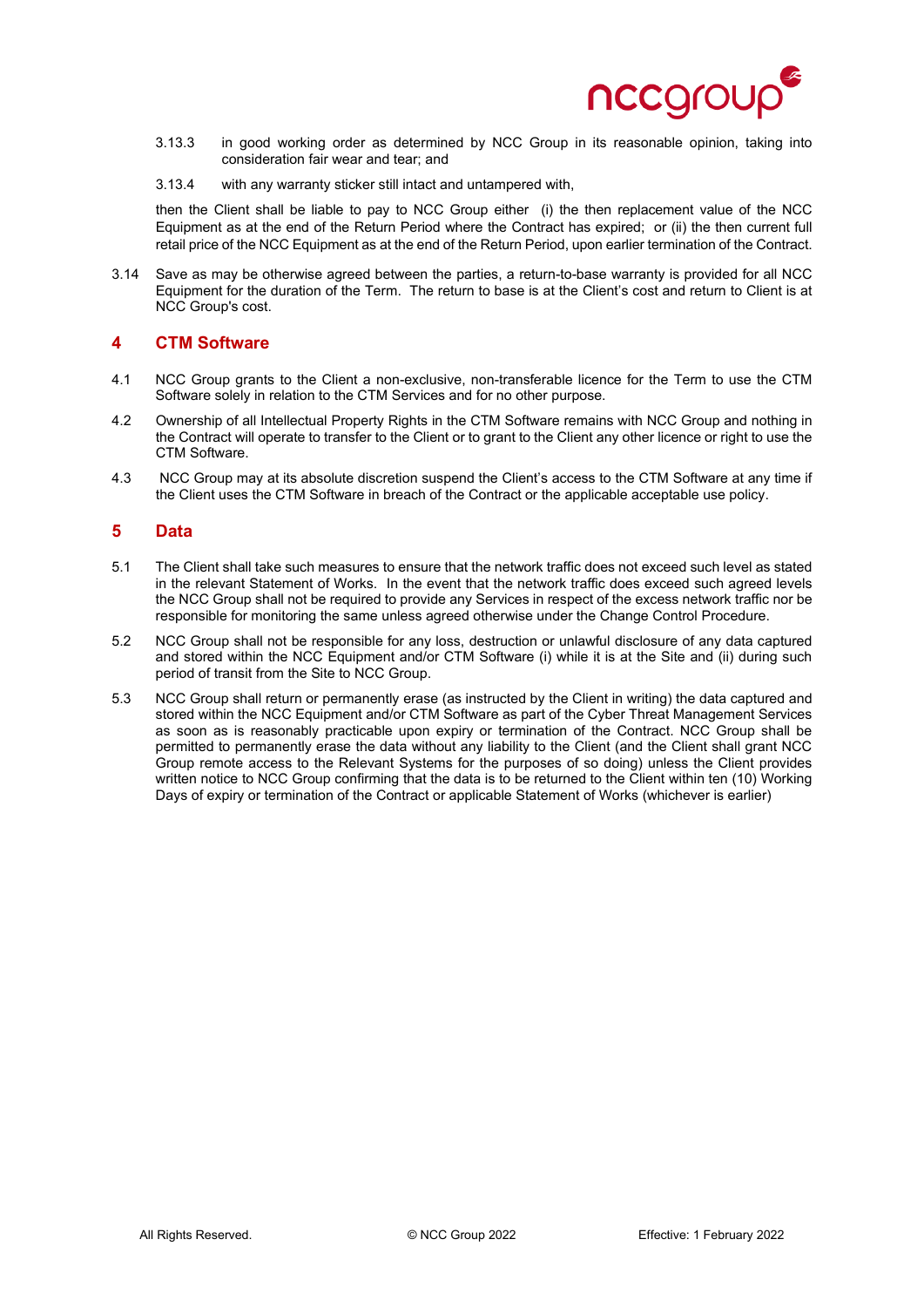

#### **SCHEDULE B MANAGED ENDPOINT DETECTION & RESPONSE**

## **1 Contract Structure and Interpretation**

- 1.1 This Schedule B sets out the additional terms and conditions applicable to Managed Endpoint Detection & Response Services and is to be read in conjunction with the remainder of this Service-Specific Module.
- 1.2 Capitalised terms in this Schedule shall have the same meaning ascribed to them in the General Terms and Conditions unless stated otherwise herein.

### **2 Definitions:**

"**Endpoint Software**" means third party end point detection technology, which comprises Endpoint Agents and the Endpoint Detection Platform;

"**Endpoints**" means the computer devices on which the Endpoint Agents are installed, including but not limited to, laptops, desktops, tablets and servers;

**"Endpoint Agents**" mean third party sensor software used to collect telemetry data from the Endpoints and to communicate such data to the Endpoint Detection Platform;

"**Endpoint Detection Platform**" means a third party cloud based management platform used to collect telemetry data from the Endpoints in one central repository;

"**Managed Endpoint Detection & Response Services**" means the process of assessing the Endpoints for malicious traffic using (i) Endpoint Software , (ii) proprietary threat intelligence and (iii) remote analyst reviews, triage & investigation of threats; and

"**Site(s)**" means the location(s) which the Client has advised NCC Group in the Onboarding Form that the Endpoint Agents will be installed or, where no such site is stated in the Onboarding Form, such location(s) as agreed between the parties.

# **3 Client's Duties**

- 3.1 The Client shall correctly install and configure the Endpoint Agents to the Relevant Systems at the Site(s) in accordance with NCC Group's instructions. NCC Group shall provide reasonable remote assistance in respect of such installation and configuration.
- 3.2 Upon expiry or termination of the Contract, the Client shall immediately cease use of the Endpoint Agents and shall confirm in writing to NCC Group that it has done so.
- 3.3 On an ongoing basis for the duration of the Contract, the Client shall provide NCC Group with all relevant: (i) details of; and (ii) access credentials and user rights in connection with, the Endpoint Software, as requested by NCC Group to enable it to perform the Managed Endpoint Detection & Response Services.
- 3.4 The Client shall procure and maintain appropriate licences to the Endpoint Software specified in the Statement of Works for the term of the Contract to enable NCC Group to perform the Managed Endpoint Detection & Response Services. For the avoidance of doubt, where the Client has procured, or will procure, the Endpoint Software directly (and not from or via NCC Group), such Endpoint Software is not Third Party Software or MSP Software for the purposes of the Contract and NCC Group has no responsibility for the performance or operation of the same and shall not be liable for any breach of the Contract to the extent that it was caused (directly or indirectly) by the Client's failure to comply with this clause 3.
- 3.5 The Client confirms that it has obtained all necessary consents in respect of the Endpoint Software to enable NCC Group to carry out the Managed Endpoint Detection & Response Services including but not limited to the consent of any relevant third party service providers and/or third party software vendors.

### **4 Third Party Software - Reseller model**

4.1 Where a Statement of Works specifies that the Endpoint Software is Third Party Software, NCC Group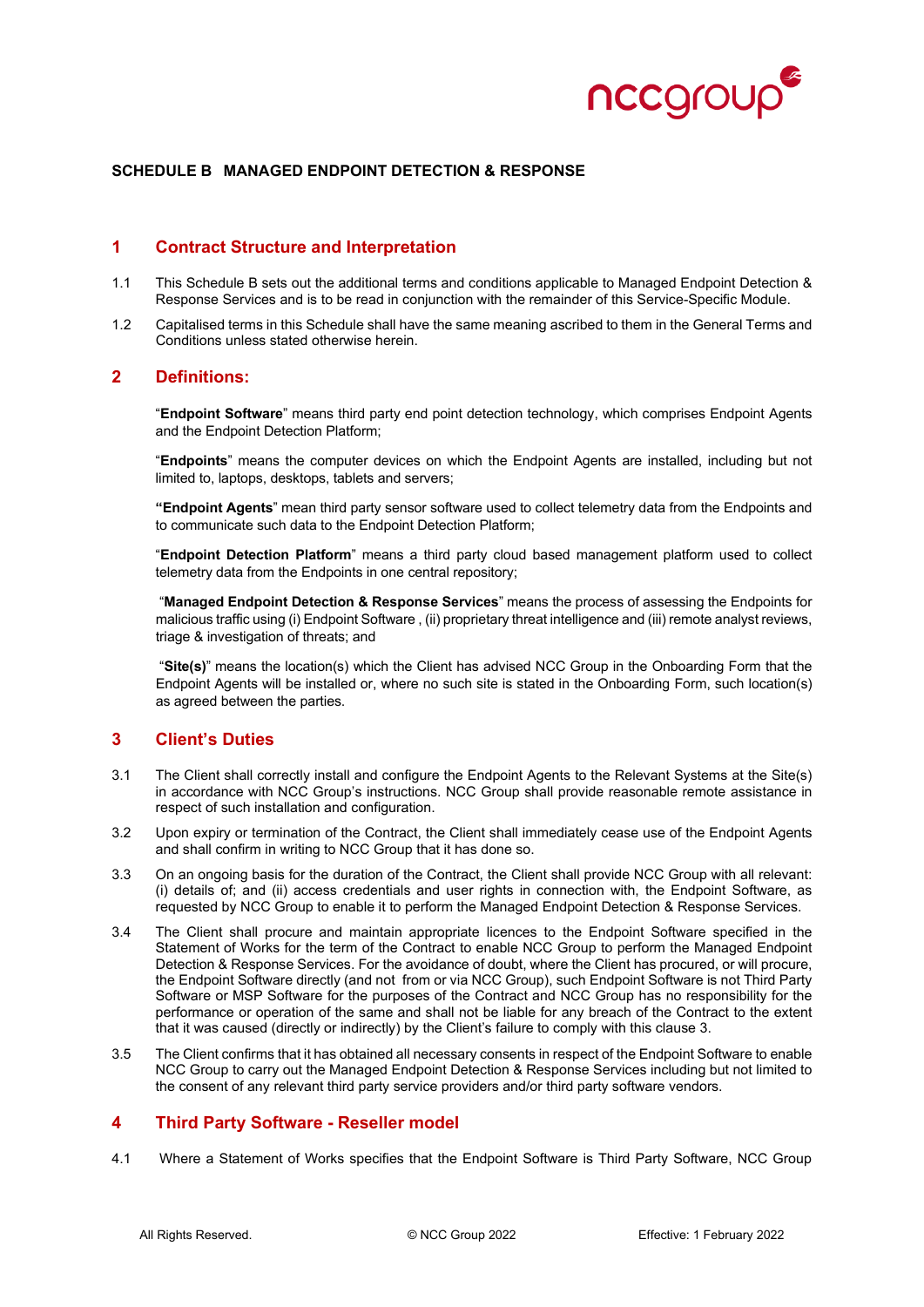

shall procure the delivery of such Third Party Software to the Client.

- 4.2 NCC Group shall use reasonable endeavours to deliver the Third Party Software by the applicable delivery date specified in the Statement of Works. Delivery of the Third Party Software takes place on the later of the Third Party Software or, if applicable, the licence key to use the Third Party Software, being: (a) made available by NCC Group for download by the Client using File Transfer Protocol (FTP) or Hypertext Transfer Protocol (HTTP); or (b) sent by email to the Client.
- 4.3 The Client shall be responsible for entering into, and complying with the terms of, any End User Licence Agreement that may be required in order to use the Third Party Software.
- 4.4 The Client's right to use the Third Party Software is governed solely by the third party terms and conditions set out in the relevant End User Licence Agreement. The Client shall comply with the End User Licence Agreement in respect of its use of the Third Party Software.
- 4.5 The Client shall, at all times during and after the termination or expiry of the Contract, indemnify, keep indemnified and hold harmless NCC Group, its Affiliates and their respective officers, employees, agents, contractors and sub-contractors in full and on demand from and against any and all claims, fines, losses, damages, demands, costs, expenses, fees (including, but not limited to, court and legal fees) and liabilities (in each case whether direct, indirect or consequential) of whatever nature, awarded against or agreed to be paid or otherwise suffered, incurred or sustained by NCC Group or its Affiliates directly or indirectly as a result of any breach by the Client of the End User Licence Agreement.
- 4.6 Notwithstanding any other provision in the Contract to the contrary, NCC Group shall have no liability to the Client or any other party in respect of the Third Party Software (or any acts or omissions of the relevant third party vendors supplying the same), including for times of performance or deliver. For the avoidance of doubt, NCC Group's only obligation is to procure such Third Party Software for the Client on a resale basis, and the Client's rights in respect of such Third Party Software are as contained in the End User Licence Agreement between the Client and the relevant third party vendor, to which NCC Group is not a party.

### **5 MSP Software - MSP model**

- 5.1 Where a Statement of Works specifies that the Endpoint Software is MSP Software, NCC Group shall provide the Client with the right to such use the MSP Software subject to the Third Party Vendor Terms set out in Annex A to Schedule B below.
- 5.2 The Client shall comply the Third Party Vendor Terms in respect of its use of the MSP Software.
- 5.3 For the avoidance of doubt, to the extent that there is any conflict between the terms of the Third Party Vendor Terms and the remainder of the Contract, the Third Party Vendor Terms shall prevail.
- 5.4 The Client shall, at all times during and after the termination or expiry of the Contract, indemnify, keep indemnified and hold harmless NCC Group, its Affiliates and their respective officers, employees, agents, contractors and sub-contractors in full and on demand from and against any and all claims, fines, losses, damages, demands, costs, expenses, fees (including, but not limited to, court and legal fees) and liabilities (in each case whether direct, indirect or consequential) of whatever nature, awarded against or agreed to be paid or otherwise suffered, incurred or sustained by NCC Group or its Affiliates directly or indirectly as a result of any breach by the Client of the Third Party Vendor Terms.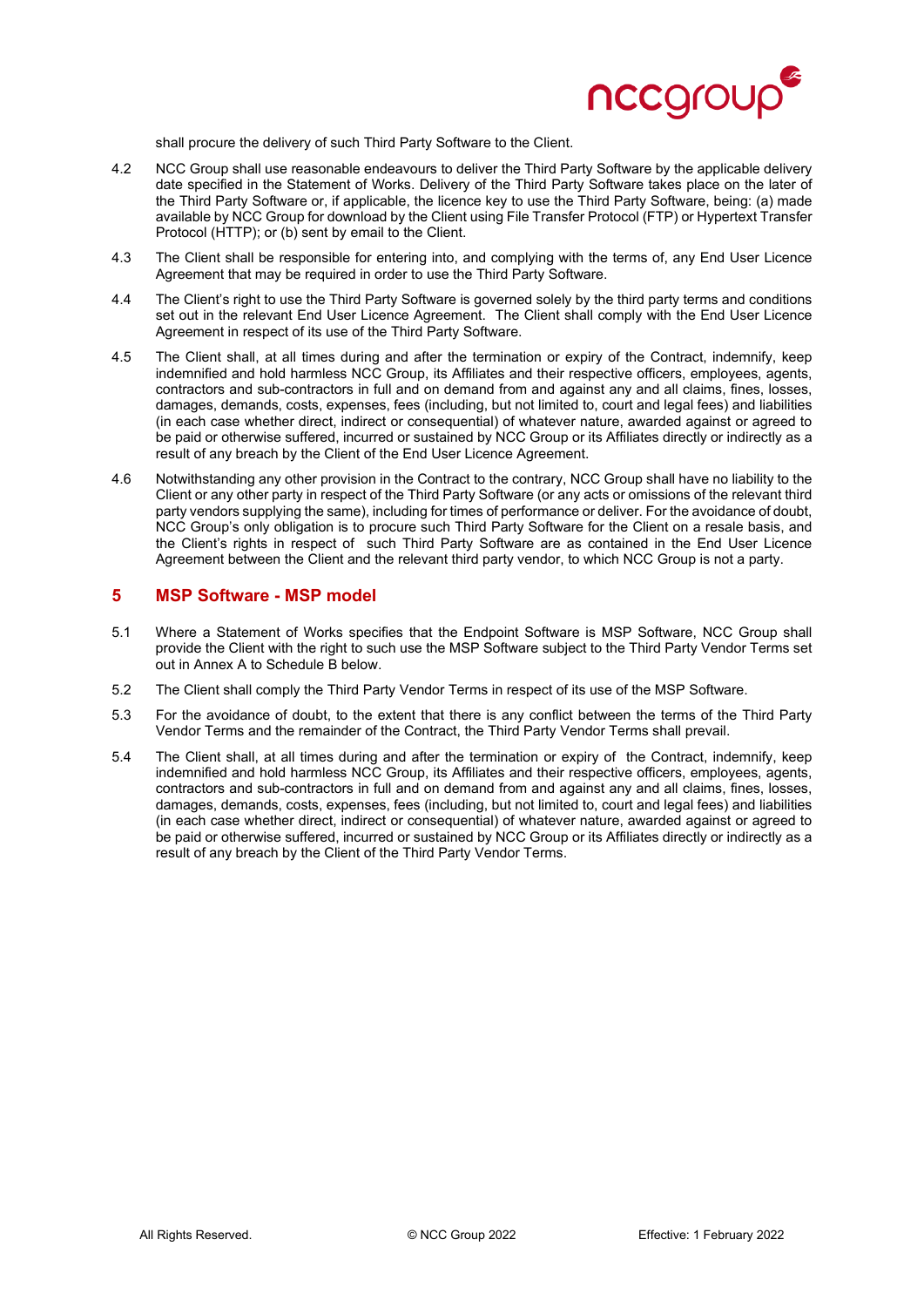

#### **Annex A to Schedule B - Third Party Vendor Terms for Endpoint Software (applicable only where Carbon Black Endpoint Software is provided on an MSP model)**

#### **1 Definitions**

Capitalised terms in this Annex A shall have the same meaning ascribed to them in the General Terms and Conditions and this Service-Specific Module of which is forms part, unless stated otherwise.

"**Carbon Black**" means Carbon Black Inc, a Delaware corporation with its principle place of business at 1100 Winter street, Waltham MA 02451 USA.

"**Partner Solution**" means the Managed Endpoint Detection and Response services provided by NCC Group of which the Product is one component of the wider service offering, as more specifically detailed in a Statement of Works.

"**Product**" means Carbon Black's generally available proprietary software or cloud services product as specified in a Statement of Works.

"**MSP Terms**"" - means the terms in this Annex A between the Client and NCC Group that set out the minimum terms of use of the Product.

#### **2 Acknowledgements**

2.1 The Client acknowledges and agrees that: (i) the MSP Terms are concluded solely between the Client and NCC Group and that Carbon Black is not party to the MSP Terms; (ii) NCC Group and not Carbon Black is solely responsible to the Client for the Partner Solution, including the Product (iii) Carbon Black has no liability directly to Client, and Client will seek any remedies to which it may be entitled under the MSP Terms or any other agreement solely against NCC Group, and any provisions of the MSP Terms regarding the limitation of Carbon Black's liability must survive expiration or termination of the MSP Terms indefinitely; (iv) the Client may not and may not help or assist others, to reverse engineer, reverse compile, modify or create derivative work of the Product, sublicence the Product or use the Product other than as expressly permitted by these MSP Terms; (v) NCC Group is solely responsible for providing any maintenance and support services to the Client, and NCC Group and Client acknowledge that Carbon Black has no obligation to furnish any maintenance and support services to the Client; (vii) promptly upon expiration or termination of these MSP Terms the Client will delete all copies of the of the Product and all related materials and at Carbon Black's request (via NCC Group) the Client must agree to certify the destruction and return of the Product and related materials; (viii) the terms of these MSP Terms may be updated at Carbon Black`s discretion any time and the Client agrees that it shall be bound by any changes made by Carbon Black which NCC Group shall communicate to the Client.

#### **3 Scope of Use**

3.1 The Client is entitled to use the Product solely as part of the Partner Solution in object code and cloud service form, for Client's internal use only.

#### **4 Warranty**

- 4.1 NCC Group is solely responsible for any product warranties, whether express or implied by law, and for all liability from and to the Client arising out of NCC Group`s implementation and use of Partner's Solution.
- 4.2 The Client acknowledges and agrees that the Partner Solution in relation to the Product will perform in accordance with the applicable terms of the Contract. Save for the limited warranty contained in this clause 4.2, to the maximum extent permitted by law, NCC Group disclaim all warranties in relation to the Product, whether express, implied, or statutory, including any warranties of merchantability, satisfactory quality, fitness for a particular purpose, title, and non-infringement, and any warranties arising from course of dealing or course of performance, relating to the service offering and to all materials or services provided to you under the Contract, including any third-party content. NCC Group does not warrant that the Product will be uninterrupted or free from defects or errors, or that it will meet (or is designed to meet) Client`s business requirements.

#### **5 Export and import compliance**

5.1 US Government Rights: The Client and NCC Group agree and acknowledge that: (i) the Product will not be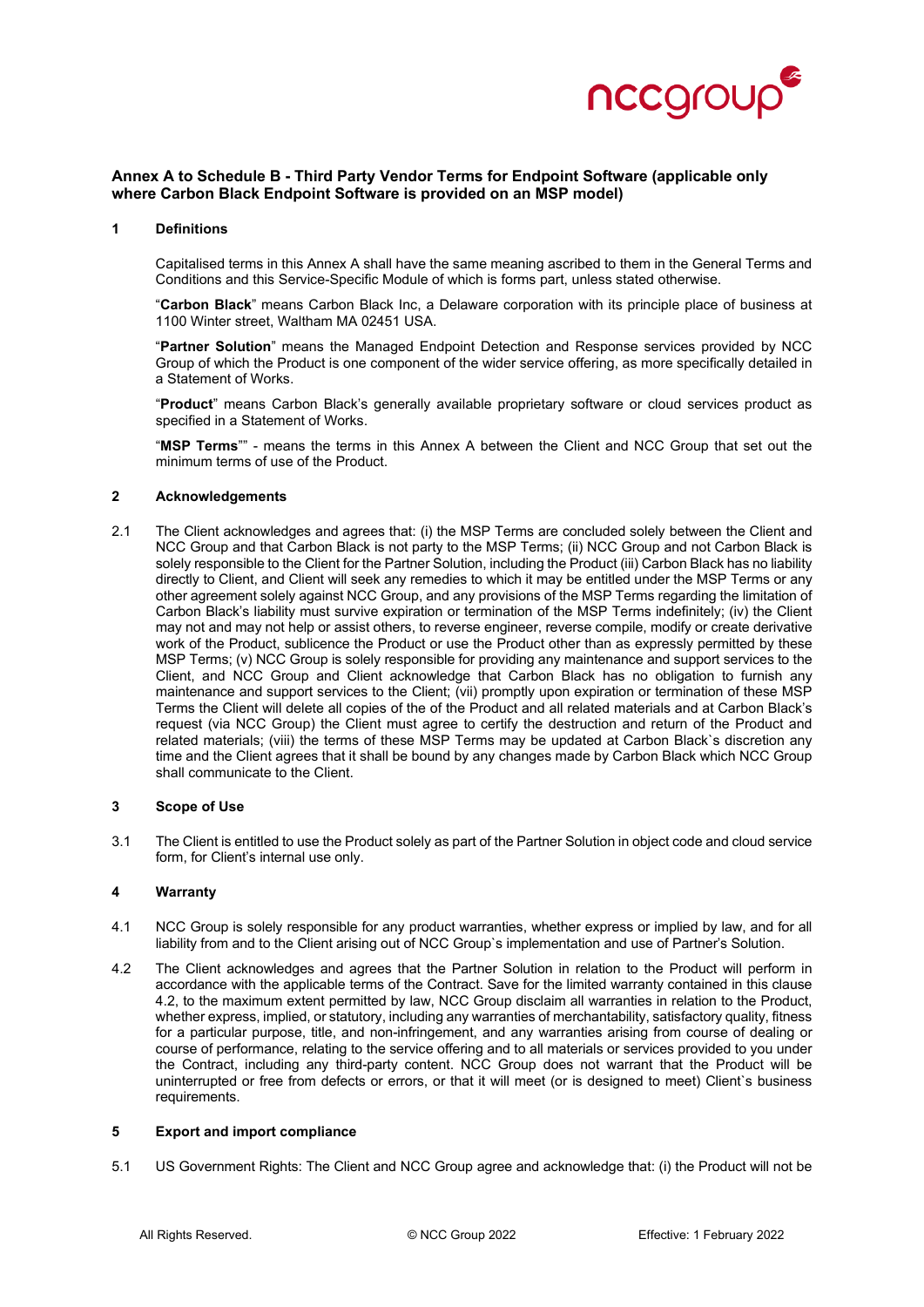

used, and none of the underlying information, software or technology may be transferred or otherwise exported or re-exported to countries as to which the United States and/or the European Union maintains an embargo (collectively '**Embargoed Countries**'), or to or by a national or resident thereof, or any person or entity in the U.S. Department of Treasury's List of Specially Designated Nationals or U.S Department of Commerce's Table of Denial Orders (collectively '**Designated Nationals**'); (ii) the Product may use encryption technology that is subject to licensing requirements under the U.S Export Administration Regulation 15 C.F.R. Parts 730-774 and Council Regulation (EC) No. 1334/2000; (iii) NCC Group and Client acknowledge and agree that the Product is 'commercial computer software' or 'commercial compute software documentation' and absent a written agreement to the contrary, the U.S Government`s rights with respect to such Product are limited by the terms of the End User Agreement pursuant to FAR clause 12.212 (a) and/or DFARS clause 227.7202-I (a), as applicable.

#### **6 Third Party Beneficiary**

- 6.1 The Client and NCC Group acknowledge and agree that notwithstanding any other provision of the Contract between NCC Group and the Client (including any general third party rights provisions), Carbon Black, Inc. is the third party beneficiary of these MSP Terms with full power and authority to enforce clauses 2-5 of these MSP Terms against the Client as a third party beneficiary thereof. For the avoidance of doubt, the parties acknowledge and agree that Client shall not be a third party beneficiary under these MSP Terms with respect to Carbon Black.
- 6.2 The Client acknowledges that NCC Group's use of the Product in the Partner Solution is subject to the Terms of Service ("EULA") accessible at the following link as at the date of the Contract (or such terms of service or equivalent that replace or supersede these terms and/or as may be varied by Carbon Black or VMWare from time to time):

#### *[https://www.vmware.com/content/dam/digitalmarketing/vmware/en/pdf/downloads/eula/vmware-cloud](https://www.vmware.com/content/dam/digitalmarketing/vmware/en/pdf/downloads/eula/vmware-cloud-services-universal-tos.pdf)[services-universal-tos.pdf](https://www.vmware.com/content/dam/digitalmarketing/vmware/en/pdf/downloads/eula/vmware-cloud-services-universal-tos.pdf)*

and the Client agrees that it shall adhere to the terms of the EULA specified above (in particular clauses 1.2, 1.3, 1.6, 1.8.2 1.9 and 3.1-3.3) where relevant and to the extent necessary to enable NCC Group to comply with the terms of the EULA.

#### **7 Intellectual Property**

- 7.1 Provided the Client's use of the Product is in accordance with the terms of these MSP Terms and the Contract, NCC Group will defend and indemnify the Client against any and all claims, damages, losses, liabilities and expenses (of whatever form or nature, including, without limitation, reasonable attorneys' and expense fees and costs of litigation), whether direct or indirect, that it may sustain, or that may be claimed against it as a result of the Product infringing a third party copyright, trademark, patent, or other intellectual property right, and pay the resulting cost and damages finally awarded against the Client by a court of competent jurisdiction or the amount stated in a written settlement signed by NCC Group, as long as the Client gives NCC Group: (1) prompt written notice of such claim or action; (2) the right to control and direct the investigation, preparation, defence, and settlement of the action or to allow Carbon Black to do the same; and (3) reasonable assistance and information with respect to the claim or action. If a final injunction is obtained against NCC Group's right to continue using the Product in the Partner Solution or, if in NCC Group's opinion a Product is likely to become the subject of an intellectual property infringement claim, then NCC Group may, at its election, either (a) obtain the right for the Client to continue to use the Product; or (b) replace or modify the Product so that it no longer infringes but functions in a materially equivalent manner. If NCC Group determines that neither of these alternatives is reasonably available, then NCC Group may replace the Product in the Partner Solution with an alternative product as the discretion of NCC Group. This Section shall not apply to infringement or misappropriation claims arising in whole or in part from (1) designs, specifications or modifications originated or requested by the Client; (2) the combination of the Products or any part thereof with other equipment, software or products not supplied by NCC Group if such infringement or misappropriation would not have occurred but for such combination; or (3) the Client's failure to install a maintenance update, where same would have avoided such claim.
- 7.2 Notwithstanding any other provision of the Contract, the indemnification obligations set forth in clause 7.1 of these MSP Terms constitutes the Client's sole remedy, and NCC Group's sole liability, with respect to any claims that the Product infringes on any third party's Intellectual Property Rights.

#### **8 Data Protection**

8.1 The Client consents to Carbon Black (and, where relevant, Carbon Black's sub-processors listed at: https://www.carbonblack.com/wp-content/uploads/CB-Third-Party-Subprocessor-List-November-2019.pdf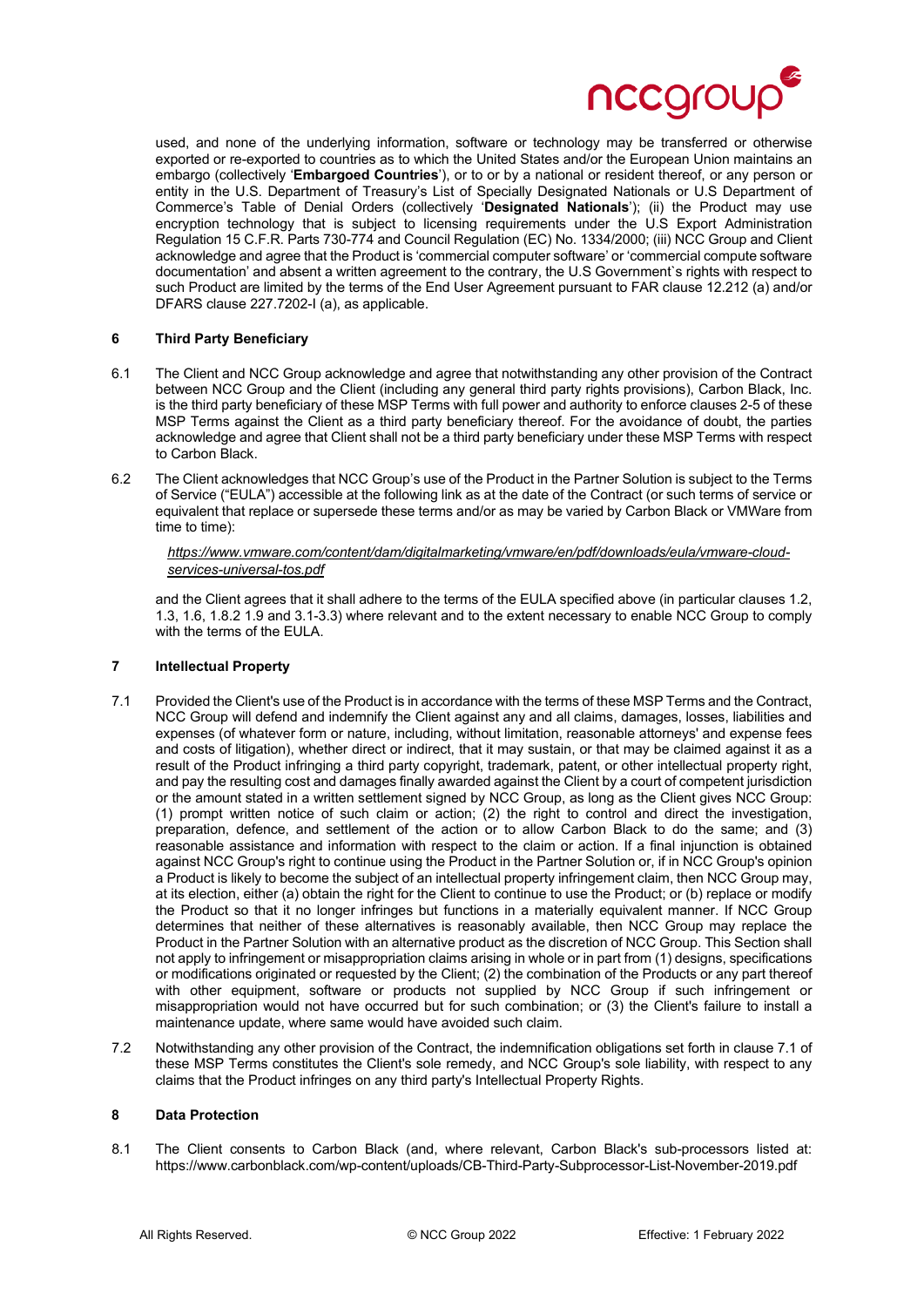

(as amended or updated by Carbon Black from time to time)) being appointed as NCC Group's subprocessor(s) in respect of the Client's data processed in connection with the Services, such data to be processed by NCC Group and/or Carbon Black in the United States, the UK and/or Germany.

#### **9 Indemnity and limit of liability**

- 9.1 The Client shall defend and indemnify NCC Group and its subsidiaries, officers, directors, employees, agents and assigns against any and all claims, damages, losses, liabilities and expenses (of whatever form or nature, including, without limitation, reasonable attorneys' and expenses, fees and costs of litigation), whether direct or indirect, that they or any of them may sustain, or that may be claimed against them, as a result of: (A) the Client's violation of any law, regulation or lawful order; (B) a breach or misappropriation of NCC Group's or Carbon Black's intellectual property rights; and/or (C) any breach by the Client of the Contract or these MSP Terms including any misuse or alteration of the Product.
- 9.2 The Client agrees that NCC Group's maximum liability arising out of or in connection with the Product whether in contract, tort, misrepresentation, under statute or otherwise, howsoever caused including by negligence and also including under any indemnity, shall be limited to an amount equal to the Fees paid by the Client to NCC Group in respect of the Product under the Contract as at the date such liability arose. For the avoidance of doubt, this clause 9.2 shall take precedence over clause 10.3 of the General Terms and Conditions in respect of NCC Group's liability for the Product only.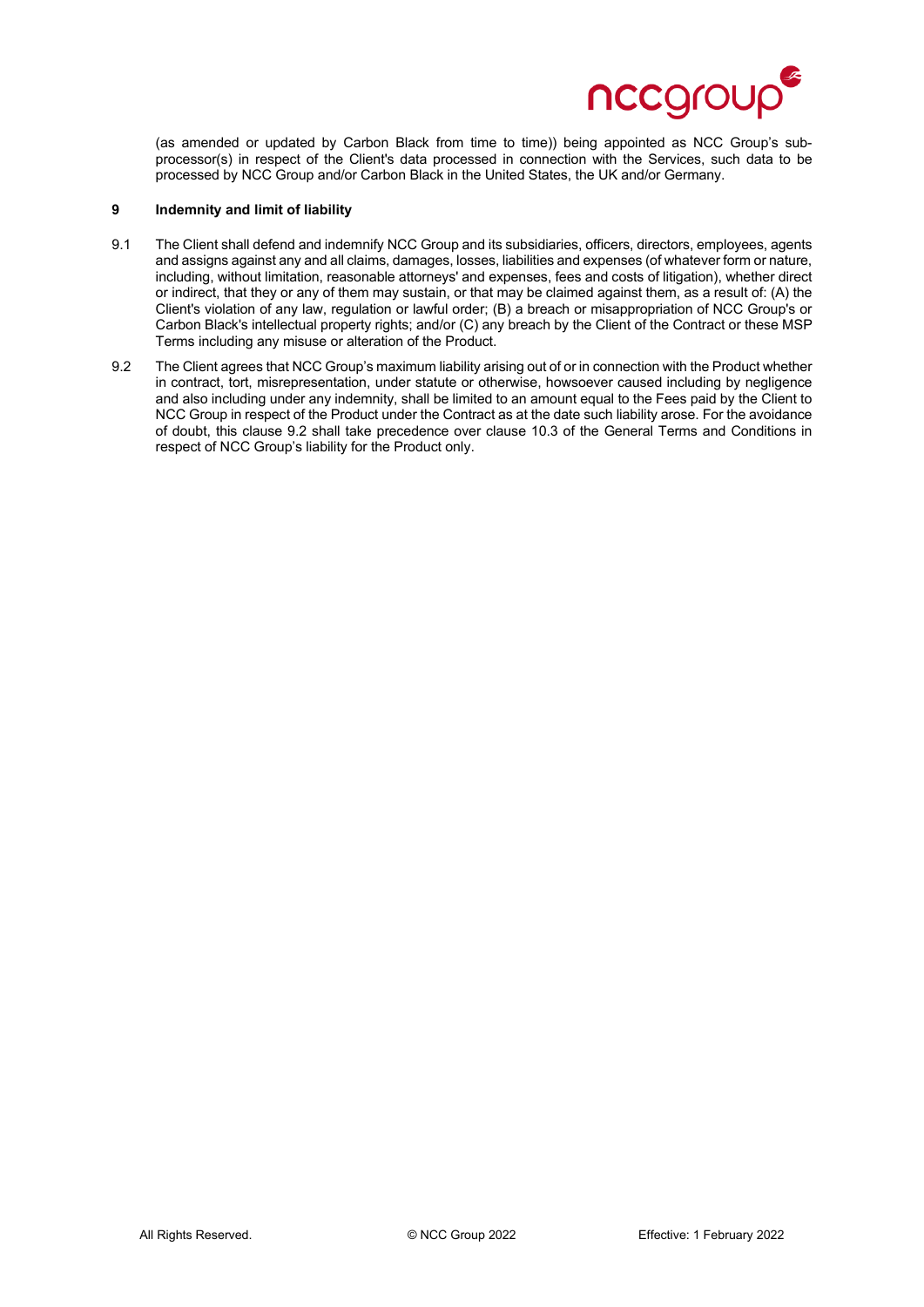

#### **Schedule C - SIEM THREAT DETECTION SERVICES**

#### **1 Interpretation**

- 1.1 This Schedule C sets out the additional terms and conditions applicable to SIEM Threat Detection Services and is to be read in conjunction with the remainder of this Service-Specific Module.
- 1.2 Capitalised terms in this Schedule shall have the same meaning ascribed to them in the General Terms and Conditions unless stated otherwise.

### **2 Definitions:**

"**AWS**" Amazon Web Services who provide cloud-based services to NCC Group on which the Hosted SIEM Software is hosted;

"**Hosted SIEM Software**" means such software as NCC Group may use for the purposes of providing the SIEM Threat Detection Services, as specified in a Statement of Works (and for the avoidance of doubt, may include MDE Software and/or MSP Software, where applicable);

"**MDE** or "**MDE Software**" means NCC Group's managed detection application known as "**Managed Detection Engine**" or "**MDE**" or other similar proprietary software as NCC Group may provide as part of the SIEM Threat Detection Services, as specified in a Statement of Works;

"**SIEM Threat Detection Services**" means the security incident and event management services delivered by NCC Group from the SOC as described in the relevant Service Description and Statement of Works; and

"**SIEM Software**" means the security incident and event management software to be used for the purposes of the SIEM Threat Detection Services.

#### **3 Hosted SIEM**

- 3.1 Where a Statement of Works specifies that MDE Software is to be used in the provision of the SIEM Threat Detection Services, the provisions of clause 4 (MDE Software) below shall apply.
- 3.2 NCC Group may at its absolute discretion suspend the Client's access to the Hosted SIEM Software at any time if the Client uses the Hosted SIEM Software in breach of the Contract or any applicable acceptable use policy or the terms of the Contract.
- 3.3 Where a Statement of Works indicates that any part of the SIEM Software is MSP Software, the provisions of clause 7 (Managed SIEM – MSP Software (MSP model)) below shall apply in respect of that element of the SIEM Software which is MSP Software.
- 3.5 The Client acknowledges and agrees that the Hosted SIEM Software is hosted on AWS's Cloud platform and that AWS reserves the right to amend its terms and conditions of use from time to time. The Client agrees that it shall, acting reasonably, negotiate in good faith any changes that NCC Group reasonably requires to the Agreement or to the Services where such changes are required as a result of amendments to AWS's terms and conditions to enable the Services to be provided utilising AWS's Cloud platform.
- 3.6 The Client shall, at all times during and after the termination or expiry of the Agreement indemnify, keep indemnified and hold harmless NCC Group, in full and on demand from and against any and all claims, fines, losses, damages, demands, costs, expenses, fees and liabilities of whatever nature, awarded against or agreed to be paid or otherwise suffered, incurred or sustained by NCC Group directly or indirectly as a result of: (i) any breach by the Client of the Agreement or (ii) violation of applicable law by the Client; in either case to the extent that it results in a breach by NCC Group of the AWS terms and conditions of use of the AWS  $\mu$  platform available at the following: [https://aws.amazon.com/agreement/.](https://aws.amazon.com/agreement/)
- 3.7 The Client consents to AWS (and, where relevant, AWS's subprocessors listed at <https://aws.amazon.com/compliance/sub-processors/> (as amended from time to time)) being appointed as NCC Group's sub-processor(s) in respect of the Client's data processed in connection with the Services, such data to be processed by NCC Group and/or AWS in the Netherlands, the UK and/or Germany.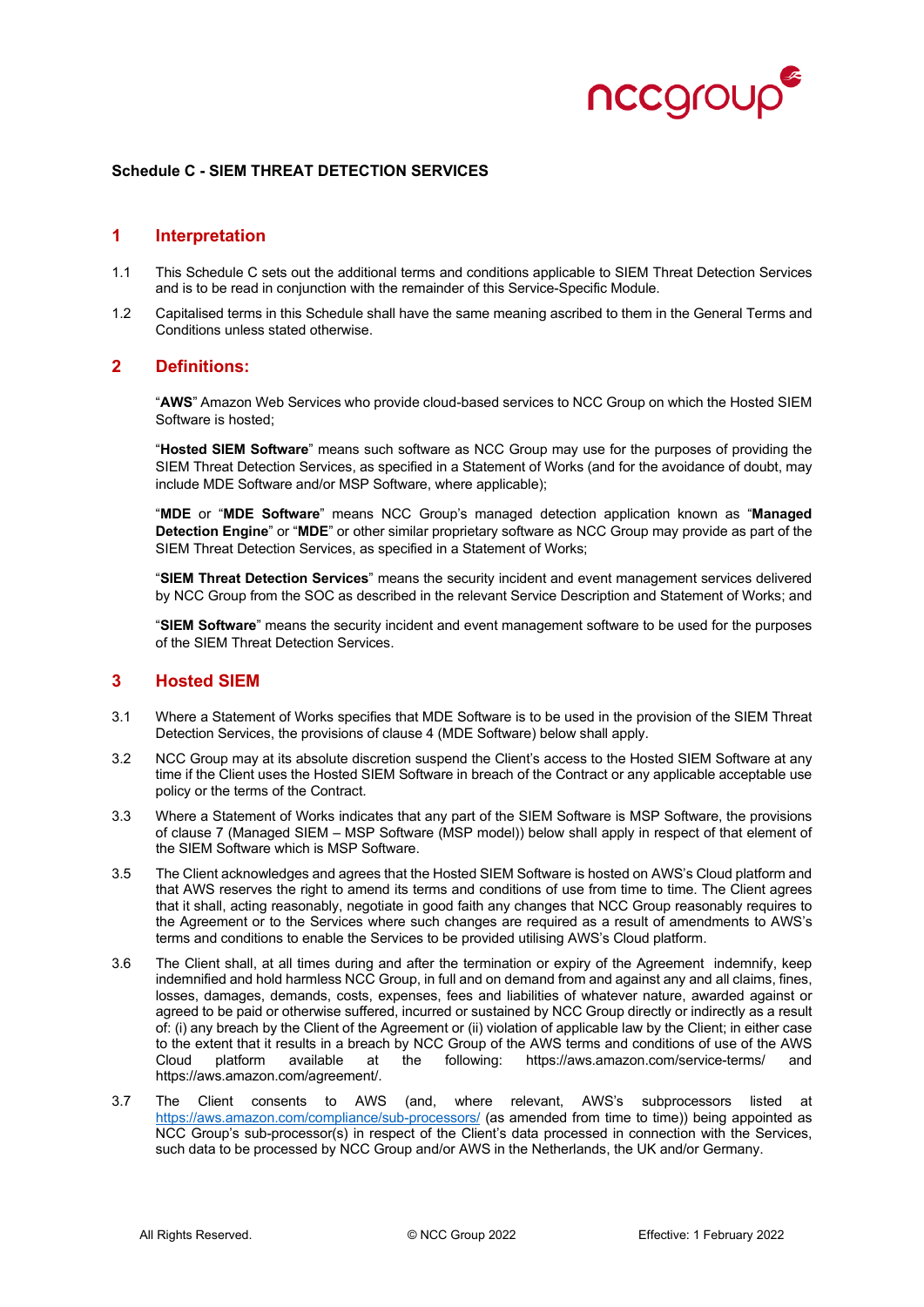

# **4 MDE Software**

- 4.1 Where a Statement of Works specifies that MDE Software is to be provided, NCC Group grants to the Client a non-exclusive, non-transferable licence for the term of the Contract to use the MDE Software, solely in relation to the MDR Services.
- 4.2 Ownership of all Intellectual Property Rights in the MDE Software remains with NCC Group and nothing in the Contract will operate to transfer to the Client or to grant to the Client any other licence or right to use the MDE Software.
- 4.3 NCC Group may at its absolute discretion suspend the Client's access to the MDE Software at any time if the Client uses the MDE Software in breach of the Contract or the applicable acceptable use policy.
- 4.4 Upon expiry of termination of the Contract, the Client shall cease all use of the MDE Software and shall confirm in writing to NCC Group that it has done so.

### **5 Managed SIEM - Third Party Software (Cloud/On Premise - Reseller model)**

- 5.1 Where a Statement of Works specifies that the SIEM Software is Third Party Software to be procured by NCC Group on a resale basis, NCC Group shall procure the delivery of such Third Party Software to the Client.
- 5.2 NCC Group shall use reasonable endeavours to deliver the Third Party Software by the applicable delivery date specified in the Statement of Works. Delivery of the Third Party Software takes place on the later of the Third Party Software or, if applicable, the licence key to use the Third Party Software, being: (a) made available by NCC Group for download by the Client using File Transfer Protocol (FTP) or Hypertext Transfer Protocol (HTTP); or (b) sent by email to the Client.
- 5.3 The Client shall be responsible for entering into, and complying with the terms of, any End User Licence Agreement that may be required in order to use the Third Party Software.
- 5.4 The Client's right to use the Third Party Software is governed solely by the third party terms and conditions set out in the relevant End User Licence Agreement. The Client shall comply with the End User Licence Agreement in respect of its use of the Third Party Software.
- 5.5 The Client shall, at all times during and after the termination or expiry of the Contract , indemnify, keep indemnified and hold harmless NCC Group, its Affiliates and their respective officers, employees, agents, contractors and sub-contractors in full and on demand from and against any and all claims, fines, losses, damages, demands, costs, expenses, fees (including, but not limited to, court and legal fees) and liabilities (in each case whether direct, indirect or consequential) of whatever nature, awarded against or agreed to be paid or otherwise suffered, incurred or sustained by NCC Group or its Affiliates directly or indirectly as a result of any breach by the Client of the End User Licence Agreement.
- 5.6 Notwithstanding any other provision in the Contract to the contrary, NCC Group shall have no liability to the Client or any other party in respect of the Third Party Software (or any acts or omissions of the relevant third party vendors supplying the same), including for times of performance or delivery. For the avoidance of doubt, NCC Group's only obligation is to procure such Third Party Software for the Client on a resale basis, and the Client's rights in respect of such Third Party Software are as set out in in the End User Licence Agreement between the Client and the relevant third party vendor, to which NCC Group is not a party.

# **6 Managed SIEM – using Client directly acquired SIEM Software ('Bring Your Own SIEM')**

- 6.1 The Client shall correctly install and configure the SIEM Software to enable NCC Group to provide the SIEM Threat Detection Services. To the extent agreed in a Statement of Works, NCC Group shall provide reasonable remote assistance in respect of such installation and configuration.
- 6.2 On an ongoing basis for the duration of the Contract, the Client shall provide NCC Group with all relevant: (i) details of; and (ii) access credentials and user rights in connection with, the SIEM Software as requested by NCC Group to enable it to perform the SIEM Threat Detection Services.
- 6.3 The Client shall procure and maintain appropriate licences to the SIEM Software specified in the Statement of Works for the term of the Contract to enable NCC Group to perform the SIEM Threat Detection Services. For the avoidance of doubt, where the Client has procured, or will procure, the SIEM Software directly (and not from or via NCC Group), such SIEM Software is not Third Party Software or MSP Software for the purposes of the Contract and NCC Group has no responsibility for the performance or operation of the same and shall not be liable for any breach of the Contract to the extent that it was caused (directly or indirectly) by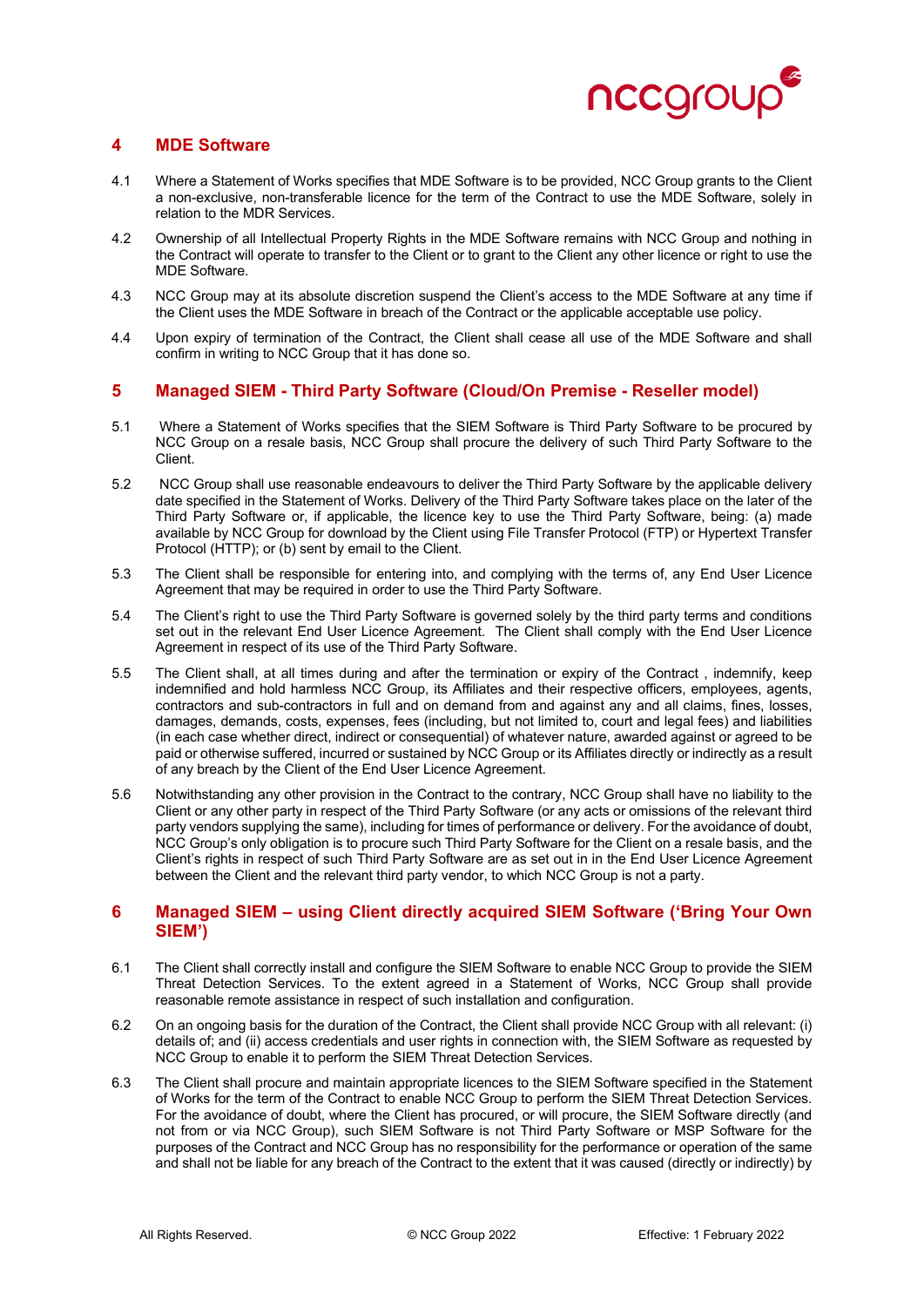

the Client's failure to comply with this clause 6.

6.4 The Client confirms that it has obtained all necessary consents in respect of the SIEM Software to enable NCC Group to carry out the SIEM Threat Detection Services including but not limited to the consent of any relevant third party service providers and/or third party software vendors.

# **7 Managed SIEM – MSP Software (MSP model)**

- 7.1 Where a Statement of Works specifies that MSP Software is to be made available as part of the MDR Services, NCC Group shall provide the Client with the right to use the MSP Software subject to the Third Party Vendor Terms set out in Annex A of this Schedule C below or as otherwise provided by NCC Group in a Statement of Works. The Client shall comply the Third Party Vendor Terms in respect of its use of the MSP Software.
- 7.2 For the avoidance of doubt, to the extent that there is any conflict between the terms of the Third Party Vendor Terms and the remainder of this Contract, the Third Party Vendor Terms shall prevail.
- 7.3 The Client shall, at all times during and after the termination or expiry of this Contract indemnify, keep indemnified and hold harmless NCC Group, its Affiliates and their respective officers, employees, agents, contractors and sub-contractors in full and on demand from and against any and all claims, fines, losses, damages, demands, costs, expenses, fees (including, but not limited to, court and legal fees) and liabilities (in each case whether direct, indirect or consequential) of whatever nature, awarded against or agreed to be paid or otherwise suffered, incurred or sustained by NCC Group or its Affiliates directly or indirectly as a result of any breach by the Client of the Third Party Vendor Terms.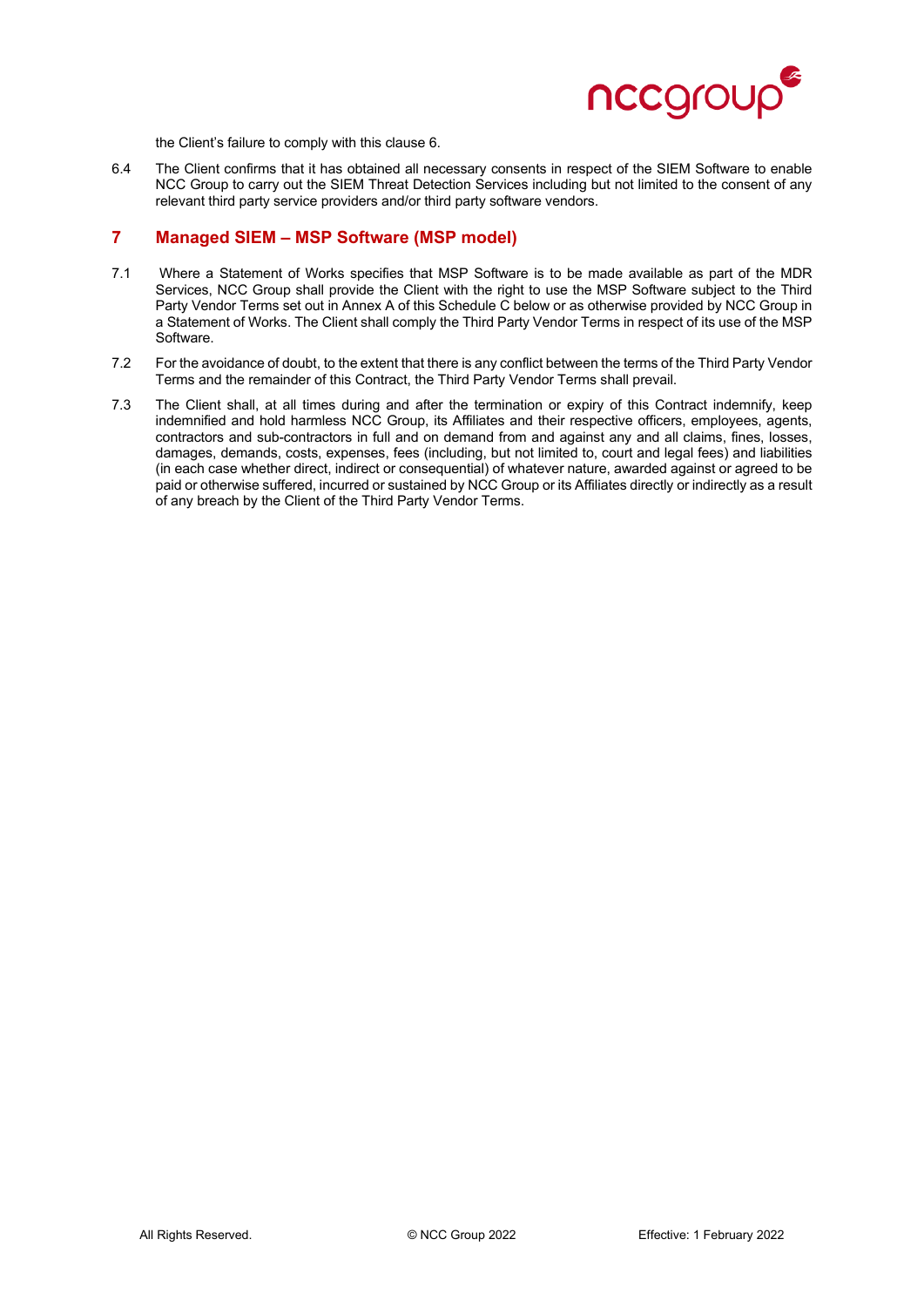

### **Annex A to Schedule C - Third Party Vendor Terms for Managed SIEM – MSP Software (MSP Model)**

#### **1 Definitions**

Capitalised terms in this Annex A shall have the same meaning ascribed to them in the General Terms and Conditions and the Service-Specific Module of which is forms part, unless stated otherwise.

"**Extensions**" means any separate downloadable suite, add-on, command, function, or application, including any example module, which extends the MSP Software.

"**Internal Business Purposes**" means the use by the Client of a Licensed Capacity of MSP Software with the Client's data for that Client's benefit and for no other purpose.

"**Intellectual Property Rights**" means all present and future worldwide copyrights, trademarks, trade secrets, patents, patent applications and disclosures, moral rights, contract rights, know-how and other proprietary rights.

"**Licensed Capacity**" means Client's maximum usage of MSP Software (e.g. aggregate daily volume of data indexed, number of nodes, number of users, etc.) that is permitted under the applicable Statement of Works.

"**MSP Software Extensions**" means Extensions developed by or on behalf of NCC Group to integrate and embed the MSP Software into the Services to support the Clients' Internal Business Purposes.

"**Territory**" means the geographical location(s) where Client is principally located.

#### **2 Grant of rights; ownership**

- 2.1. Third Party Software
	- 2.1.1. License Grants.
		- a. MSP Software. Subject to Client's compliance with the terms and conditions of these Third Party Vendor Terms and the remainder of this Agreement, NCC Group hereby grants to the Client a non-transferable, non-exclusive, non-sublicensable license in the Territory during the Term to access and use the MSP Software solely as part of the Services to support the Client's Internal Business Purposes and for no other purpose, and subject always to the Licensed Capacity.
		- b. Third Party Software Extensions. NCC Group retains title to and copyright for any MSP Software Extensions, subject to the rights of the applicable third party licensor's title to and copyright for the MSP Software as specified in Section 2.2 (Ownership) below. Subject to the terms of this Agreement, the Client is hereby granted a non-exclusive, non-transferable, non sub-licensable licence to use such MSP Software Extensions solely as part of the Services and for its own Internal Business Purposes only.
	- 2.1.2. Restrictions. The Client shall not: (A) distribute, resell, use or provide access to any MSP Software to any third party other than as expressly permitted under this Agreement; (B) translate, modify, adapt or create derivative works of any MSP Software; (C) copy MSP Software (except as required to run the MSP Software and for reasonable backup purposes), (D) decompile, disassemble or reverse-engineer MSP Software or otherwise attempt to derive the source code of any MSP Software ; (E) use the MSP Software for any other purpose not expressly authorized herein; (F) remove, obscure, or in any way alter any copyright, trademark, and/or other intellectual property or proprietary rights notices placed on or embedded in the MSP Software; (G) use, or permit others to use, any part of any MSP Software including third party code, independently from the Services; (H) allow any other party to embed or integrate any MSP Software into any other product or to sell it; (I) disclose the results of any performance benchmarks associated with the MSP Software or their use to any third party without NCC Group's prior written consent (J) authorize any third parties to do any of the above.
	- 2.1.3. In addition to and not in lieu of the restrictions on the use of MSP Software in Section 2.1.2 (Restrictions), Client agrees that any data indexed using the MSP Software must originate only from the Client's assets that are hosted within a data center that is owned or leased by the Client and the MSP Software is managed and operated by NCC Group.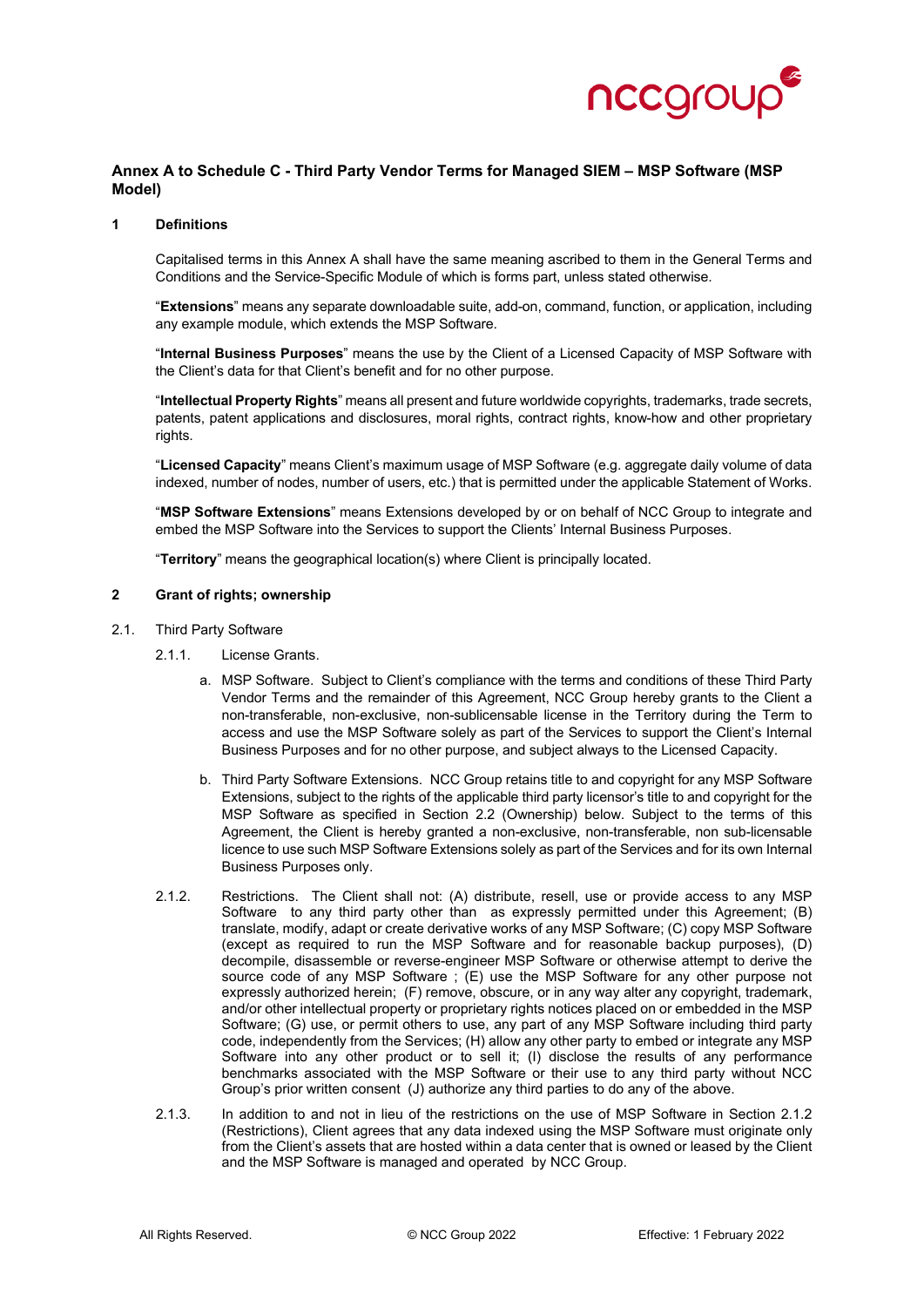

- 2.2. Ownership. NCC Group, its suppliers and/or its licensors own all worldwide right, title and interest in and to the MSP Software , including all worldwide patent rights (including patent applications and disclosures); copyright rights (including copyrights, copyright registration and copyrights with respect to computer software, software design, software code, software architecture, firmware, programming tools, graphic user interfaces, reports, dashboard, business rules, use cases, screens, alerts, notifications, drawings, specifications and databases); moral rights; trade secrets and other rights with respect to confidential or proprietary information; know-how; other rights with respect to inventions, discoveries, ideas, improvements, techniques, formulae, algorithms, processes, schematics, testing procedures, technical information and other technology; and any other intellectual and industrial property rights, whether or not subject to registration or protection; and all rights under any license or other arrangement with respect to the foregoing. Except as expressly stated in this Agreement, NCC Group does not grant Client any Intellectual Property Rights in the MSP Software, and all right, title, and interest in and to all copies of the MSP Software, not expressly granted remain with NCC Group, its suppliers and/or its licensors. The MSP Software is copyrighted and protected by the laws of the United States and other countries, and international treaty provisions. The MSP Software is being licensed and not sold to the Client. Client shall obtain no rights in or to the MSP Software by operation of this Agreement or a Contract other than the licenses set forth in this Section 2. The Client acknowledges and agrees that the trademarks used in connection with the MSP Software are the property of NCC Group or its suppliers or licensors and any and all goodwill and other proprietary rights that are created by or that result from Client's use of a Trademark hereunder shall inure solely to the benefit of such suppliers or licensors. NCC Group owns and shall continue to own all right, title, and interest in and to Services (except for any MSP Software incorporated therein).
- 2.3. Misuse of Confidential Information. The Client acknowledges and agrees that the MSP Software contain proprietary information and trade secrets of NCC Group's third party licensor, and the MSP Software is Confidential Information of such third party licensor. The Client will not use any Confidential Information or know how that it gains through use or study of the MSP Software to facilitate Client's or any third party's development of any software programs or other products that would compete with the MSP Software.

#### **3 Indemnification**

- 3.1. Indemnification . Provided the Client's use of all MSP Software was in accordance with the terms of this Contract, NCC Group shall defend and indemnify the Client from and against any loss, damage, liability, cost or expenses finally awarded (or payable in settlement) (including reasonable attorney's fees) resulting from any third party claim that any of the MSP Software, as licensed to the Client infringes or violates any third party's patent, copyright or trademark rights; provided that (i) the Client promptly notifies NCC Group in writing of any and all such claims, (ii) NCC Group shall have sole control of the defense, settlement, adjustment or compromise of such claim, and (iii) the Client shall reasonably cooperate with NCC Group in the defense and/or settlement thereof at NCC Group's expense; provided that the Client may participate in such defense using the Client's own counsel, at its own expense. The Client shall have no authority to settle any NCC Group-indemnified claim on behalf of NCC Group.
- 3.2. Sole Remedy. Notwithstanding any other provision of the Contract, the indemnification obligations set forth in this Section 3 constitute the Client's sole remedy, and NCC Group's sole liability, with respect to any claims that the MSP Software infringes on any third party's Intellectual Property Rights.

#### **4 Termination**

- 4.1. Termination for Default. Without prejudice to any other of NCC's termination rights under this Agreement, or a Contract, NCC Group may terminate this Agreement and/or an applicable Contract immediately upon notice to the Client and without opportunity to cure in the event the Client breaches Section 2 (Grant of Rights, Ownership) of these Third Party Vendor Terms,
- 4.2. Effect of Termination. Upon NCC Group's termination of this Agreement or a Contract for cause, the Client shall have no right to use the MSP Software and shall not permit any third party to use the MSP Software, and the Client shall cease its use of the MSP Software. Upon expiration or termination of this Agreement or a Contract each party will promptly return, or at the other party's option, destroy, all tangible items and embodiments containing or consisting of the other party's Confidential Information (or that of its third party licensors) and all copies thereof and provide written certification of such destruction or return by an authorized person.

#### **5 General**

5.1. Export Laws. The Client will comply fully with all relevant export laws and regulations of the United States and any other country ("**Export Laws**") where the Client uses the MSP Software. The Client certifies that it is not on any of the relevant U.S. Government Lists of prohibited persons, including but not limited to the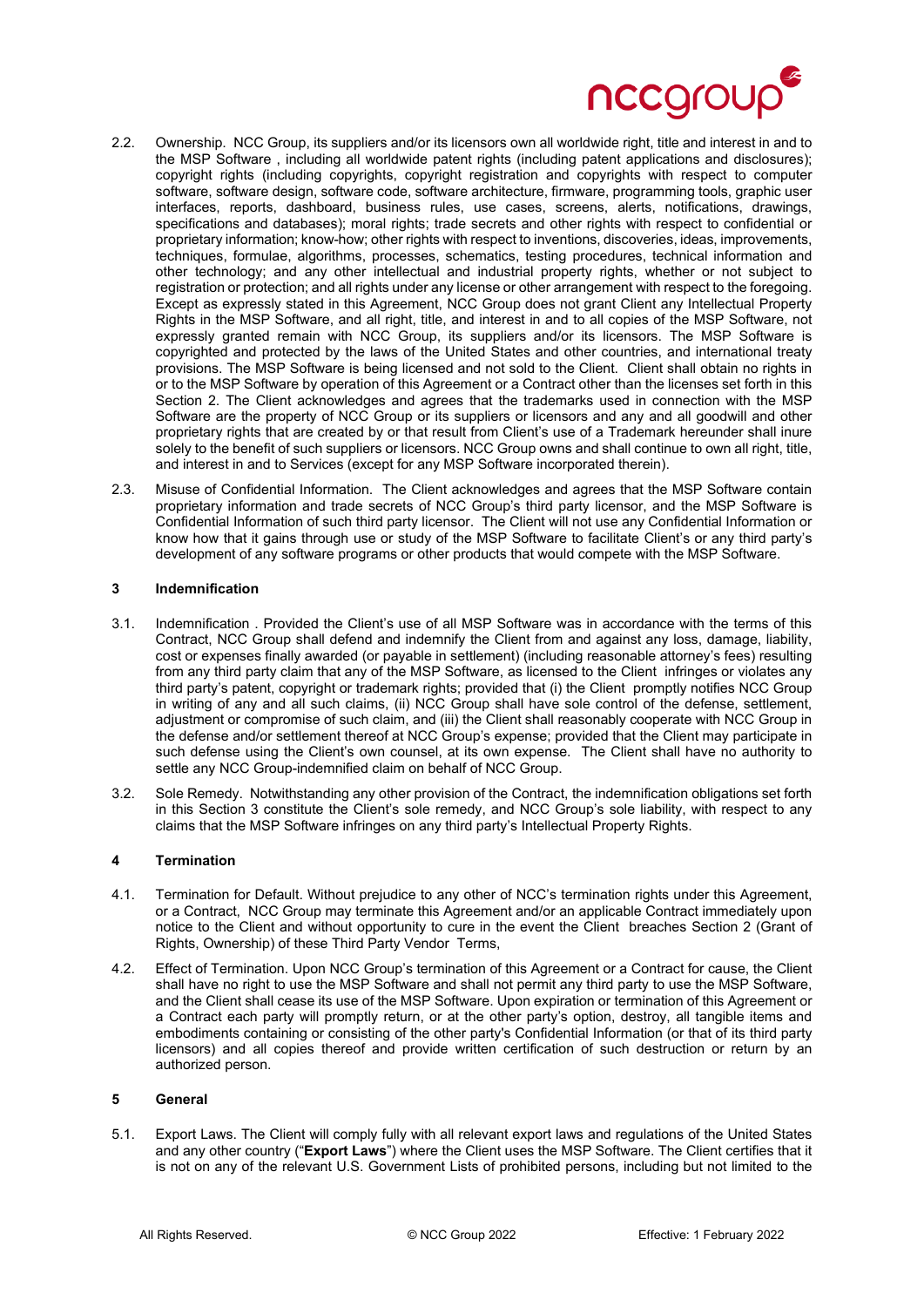

Treasury Department's List of Specially Designated Nationals, and the Commerce Department's List of Denied Persons or Entity List. The Client further certifies that it shall not export, re-export, ship, transfer or otherwise use the MSP Software in any country subject to an embargo or other sanction by the United States, including Iran, Syria, Cuba, Sudan and North Korea and that the Client shall not use the MSP Software for any purpose prohibited by the Export Laws, including, but not limited to, nuclear, chemical, missile or biological weapons related end uses. For the avoidance of doubt, this Section 5.1 constitutes a material term of this Agreement.

5.2. Data Collection; Privacy. From time to time, NCC Group and/or its applicable third party licensor may collect and process technical and related information about use of the MSP Software which may include Internet protocol addresses, hardware identification, operating system, application software and other nonpersonally identifiable usage information to facilitate the provision of updates, support, invoicing or to improve NCC Group's and/or its third party licensors products or services. Such information will be subject to the applicable third party licensor's Privacy Policy, and a copy of the policy shall be made available by NCC Group upon the Client's request.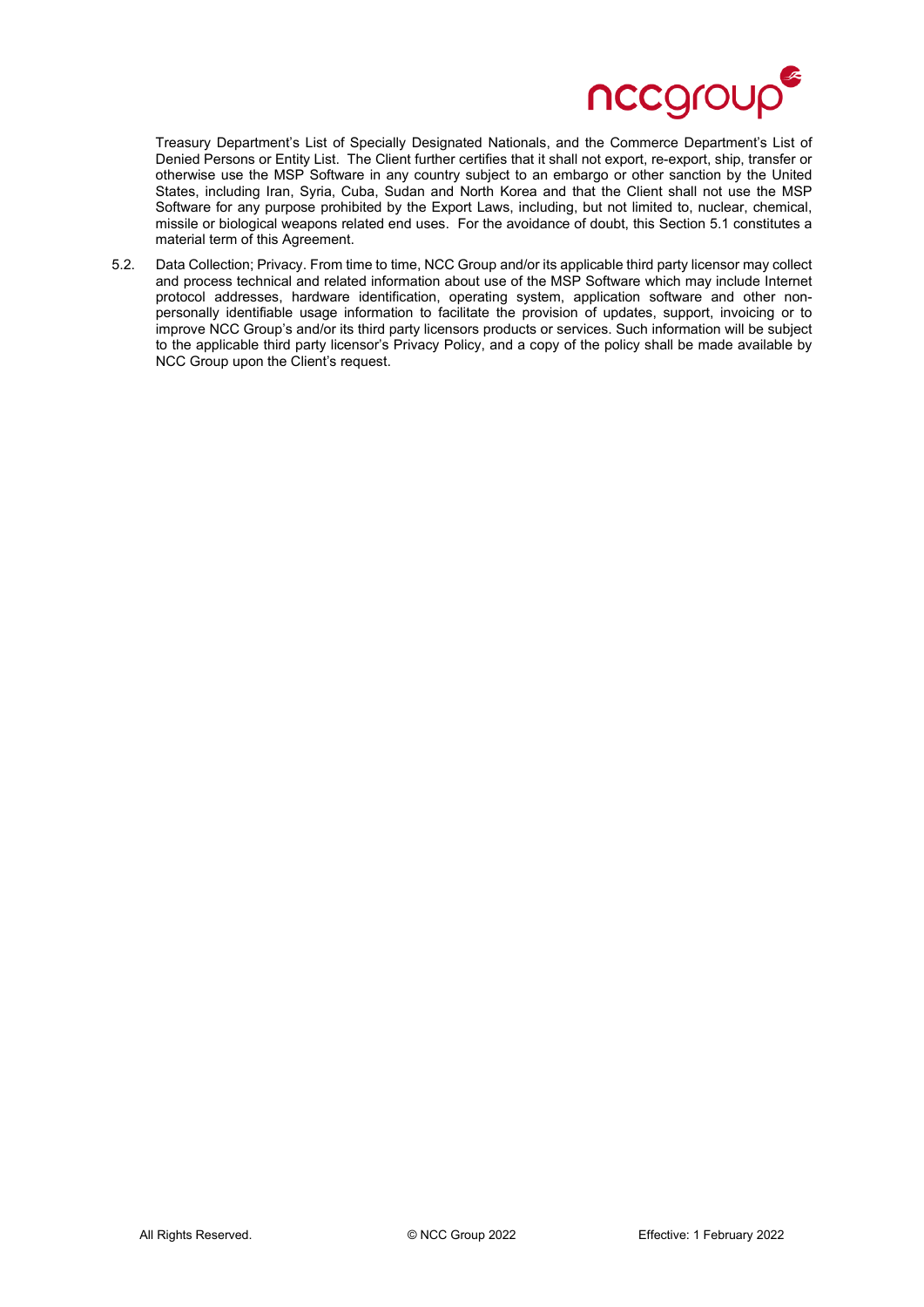

#### **Schedule D – MANAGED INTELLIGENCE SERVICES (MIS)**

## **1 Contract Structure and Interpretation**

- 1.1 This Schedule D sets out the additional terms and conditions applicable to Managed Intelligence Services and is to be read in conjunction with the remainder of this Service-Specific Module.
- 1.2 Capitalised terms in this Service-Specific Module shall have the same meaning ascribed to them in the General Terms and Conditions unless stated otherwise.

#### **2 Definitions:**

"**Managed Intelligence Platform**" or "**MIS Platform**" means NCC Group's automated OSINT interrogation platform;

"**Managed Intelligence Services**" means the monitoring of identified domains, IP ranges, specific key words and other parameters for suspicious activity via the MIS Platform, and the analysis, investigation and reporting of alerts generated by such platform, in each case as described in the Service Description and the Statement of Works; and

**"Identified Parameters** means the domains, IP ranges, specific key words and other parameters to be monitored under the Managed Intelligence Services, as specified in the Statement of Works.

# **3 NCC Group Duties**

3.1 NCC Group will use reasonable efforts to ensure the Managed Intelligence Services are provided at the agreed frequency without any interruptions and that the information provided is accurate and up to date. However, from time to time the Client may experience disruptions or receive inaccurate information due to circumstances beyond NCC Group's control for which NCC Group shall not be liable, for example a lack of availability of the backbone internet infrastructure in the UK or other locations or for data provided by third parties on a scheduled basis (such as zone files and newly registered domains provided by registrars) that is not yet accessible by NCC Group. NCC Group may also need to perform maintenance of its own hardware and software, which may interrupt provision of the Managed Intelligence Services. NCC Group will endeavour to execute such maintenance with the minimum of disruption to the Managed Intelligence Services and will, where feasible, provide prior notice to the Client.

### **4 Client Duties**

4.1 The Client agrees to inform NCC Group of any updates or changes in relation to the Identified Parameters.

### **5 Data Protection**

- 5.1 The parties hereby acknowledge that NCC Group is acting as a Data Controller (as defined in the Data Protection Legislation) rather than a Data Processor (as defined in the Data Protection Legislation) for the Managed Intelligence Services. The Managed Intelligence Services includes the use of the MIS Platform and searches of a wide variety of sources, including publicly available sources, at the discretion of NCC Group. NCC Group therefore uses its expertise to determine the purpose and means of the processing.
- 5.2 This clause 5 shall supersede clause 9 of the General Terms and Conditions in respect of the Managed Intelligence Services.
- 5.3 NCC Group will ensure they have measures in place to ensure compliance with the relevant Data Protection Legislation, such as:
	- 5.2.1 a legal basis for the processing and privacy notice as appropriate;
	- 5.2.2 procedures for ensuring data subjects are able to exercise their rights;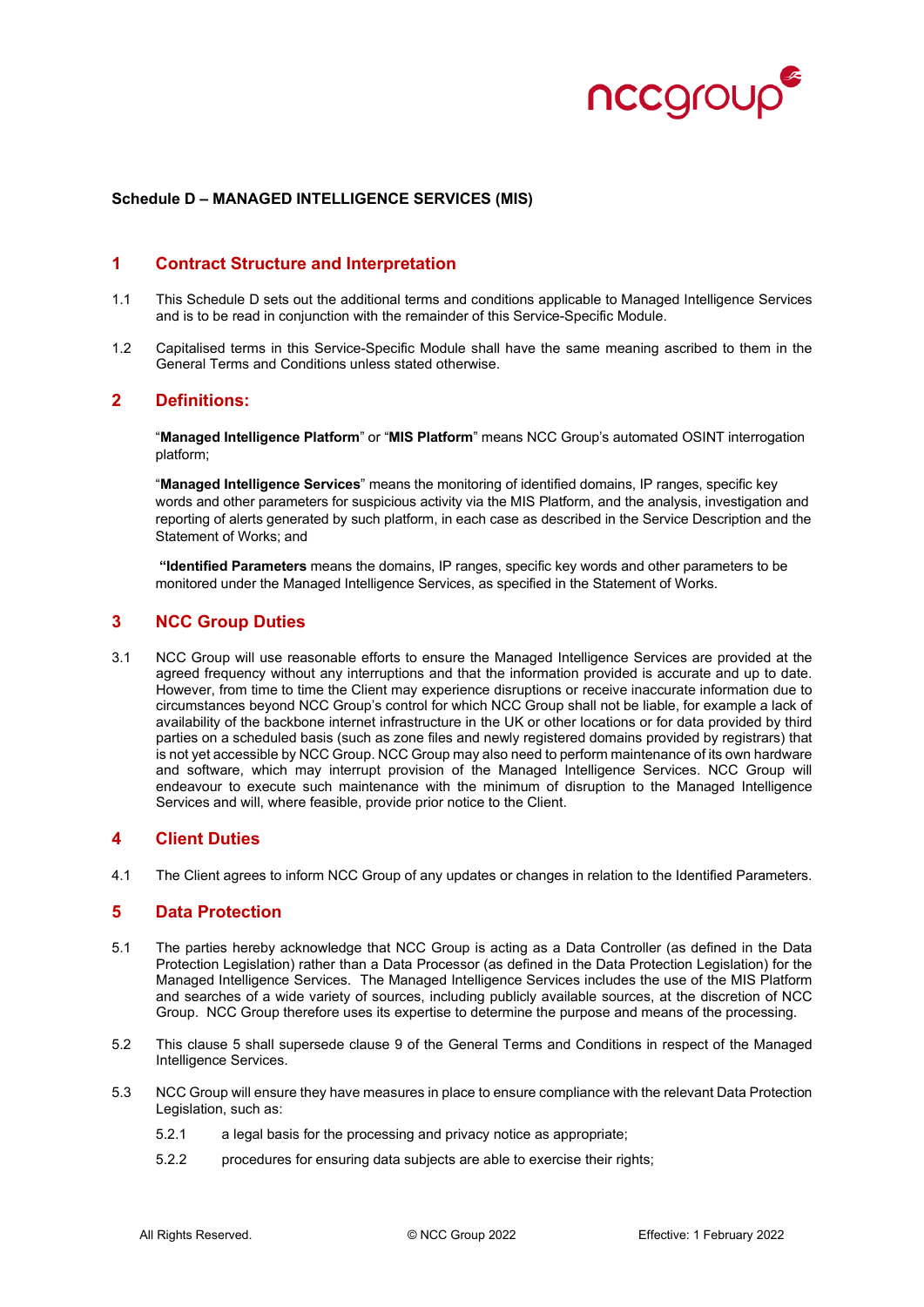

- 5.2.3 technical and organisational measures as necessary to ensure that the Personal Data is protected against accidental or unlawful loss, destruction, damage, unauthorized access, use, modification, disclosure or other misuse; and
- 5.2.4 any other measures that NCC Group deems to be required by the Data Protection Legislation.
- 5.4 The Client recognises that NCC Group has no direct relationship with any of the Client's data subjects (as defined in the Data Protection Legislation). The Client will therefore ensure they have measures in place to ensure compliance with the relevant Data Protection Legislation where Personal Data relating to the Client is identified, such as, without limitation:
	- 5.3.1 privacy notices referring to NCC Group's use of Personal Data;
	- 5.3.2 procedures for managing a Personal Data Breach (as defined in the Data Protection Legislation);
	- 5.3.3 procedures for ensuring data subjects are able to exercise their rights, which includes directing data subjects to NCC Group when a relevant request is made;
	- 5.3.4 any other measures that the Client deems as required by the Data Protection Legislation.
- 5.4 Where Personal Data is identified in respect of a data subject which is not data subject of the Client, NCC Group will be solely responsible for deciding on the course of action in relation to such Personal Data, such as whether notification to the relevant parties or other investigatory / regulatory bodies is required and / or appropriate.
- 5.5 NCC Group will anonymise any Personal Data identified as part of delivering the Service and retain the anonymous information in order to improve its MIS Services.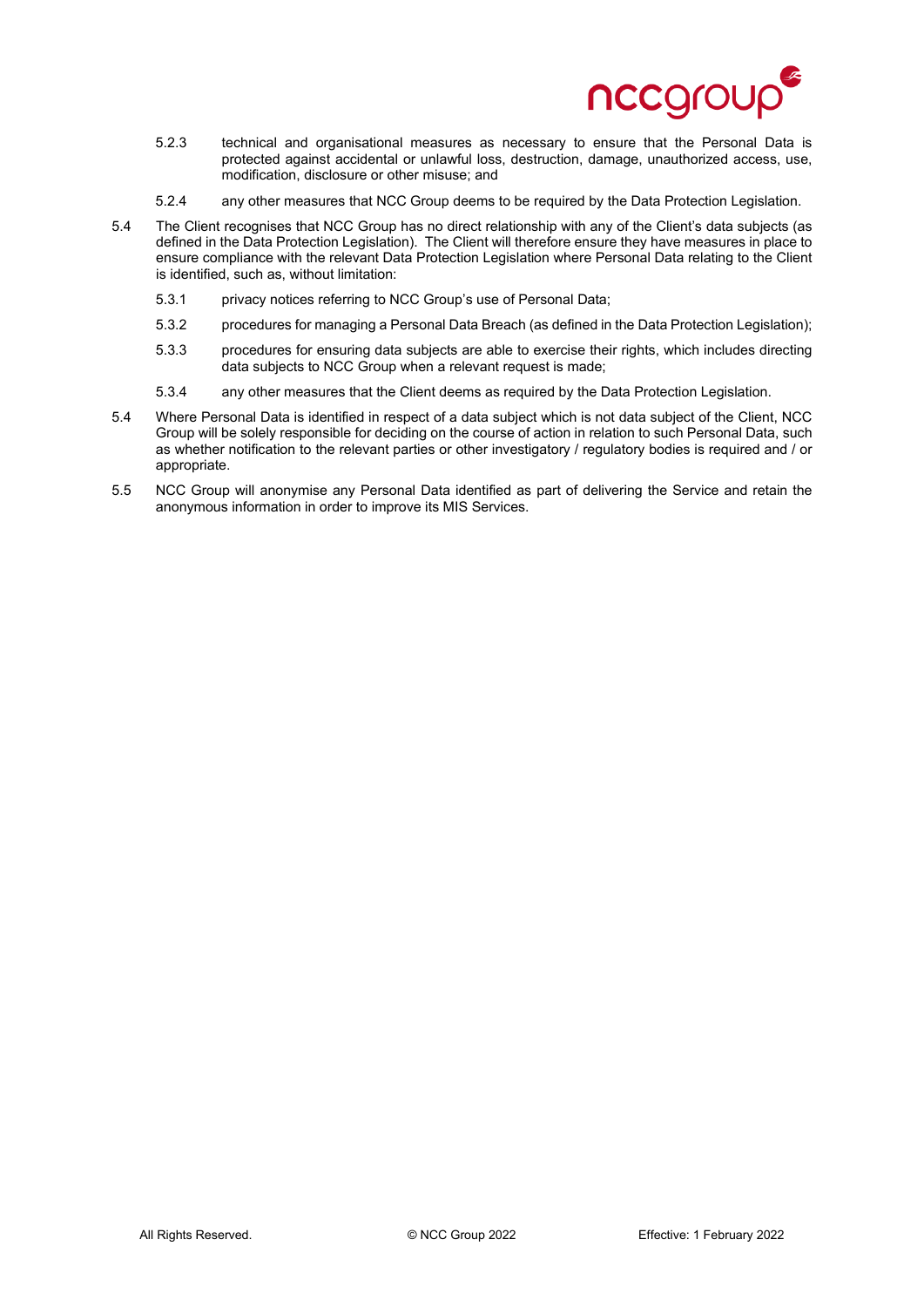

#### **Schedule E – RETAINED INCIDENT RESPONSE (RIR)**

#### **1 Contract Structure and Interpretation**

- 1.1 This Schedule E sets out the additional terms and conditions applicable to Retained Incident Response Services where provided as Managed Detection Response Services, is to be read in conjunction with the remainder of this Service-Specific Module.
- 1.2 Capitalised terms in this Service-Specific Module shall have the same meaning ascribed to them in the General Terms and Conditions unless stated otherwise.

## **2 Definitions:**

"**Alert Analysis and Investigation**" means the initial remote support services provided by SOC to the Client to advise on the containment and/or remediation of an Alert (prior to the activation of Retained Incident Response Services);

"**Alert Investigation Period**" means the maximum period of time SOC will spend undertaking Alert Analysis and Investigation, as set out in the Service Description.

"**CIRT**" means NCC Group's Cyber Incident Response Team;

"**CIRT Triage Investigation Approval**" has the meaning ascribed to it in clause 3.2;

"**CIRT Triage Investigation Period**" means the maximum period of time CIRT will spend undertaking CIRT Triage Investigation prior to the issuance of a RIR Response Proposal, as set out in the Service Description;

"**CIRT Triage Investigation**" means the initial investigation of an Alert by CIRT following completion of Alert Analysis and Investigation;

**"Retained Incident Response Services" or "RIR Services**" means the incident response services provided by the CIRT as described in the Service Description and the Statement of Works, including CIRT Triage Investigation;

"**Report**" means any report produced by NCC Group detailing the results of the Incident Response Services;

"**RIR Proposal Approval**" has the meaning ascribed to in clause 3.4;

"**RIR Response Proposal**" has the meaning ascribed to it in clause 3.3; and

"**RIR Service Request**" has the meaning ascribed to it in clause 3.3.

## **3 Activation of Retained Incident Response Services**

- 3.1 In the event an Alert cannot be contained or remediated by SOC within the Alert Investigation Period, or where this cannot be executed remotely by SOC as part of Alert Analysis and Investigation, SOC may recommend to the Client that an Alert be passed to CIRT for CIRT Triage Investigation.
- 3.2 Upon receipt of written approval from the Client for the Alert to be passed to CIRT for CIRT Triage Investigation ("**CIRT Triage Investigation Approval**"), CIRT will commence the provision of CIRT Triage Investigation. Time spent undertaking CIRT Triage Investigation is chargeable by NCC Group, for which the Minimum Call Off Days will be used (where available).
- 3.3 Upon expiry of the CIRT Triage Investigation Period, CIRT will inform the Client and the Client may make request for further Retained Incident Response Services in respect of the relevant Alert ("**RIR Service Request**").Once a RIR Service Request has been logged NCC Group shall prepare in writing a proposal setting out the scope of the work to be carried out by NCC Group in relation to the relevant RIR Service Request (a "**RIR Response Proposal**").
- 3.4 Upon receipt of written acceptance from the Client of the RIR Response Proposal ("**RIR Proposal Approval**"), NCC Group shall provide the Retained Incident Response Services set forth in the RIR Response Proposal (including any Additional Services) to the Client.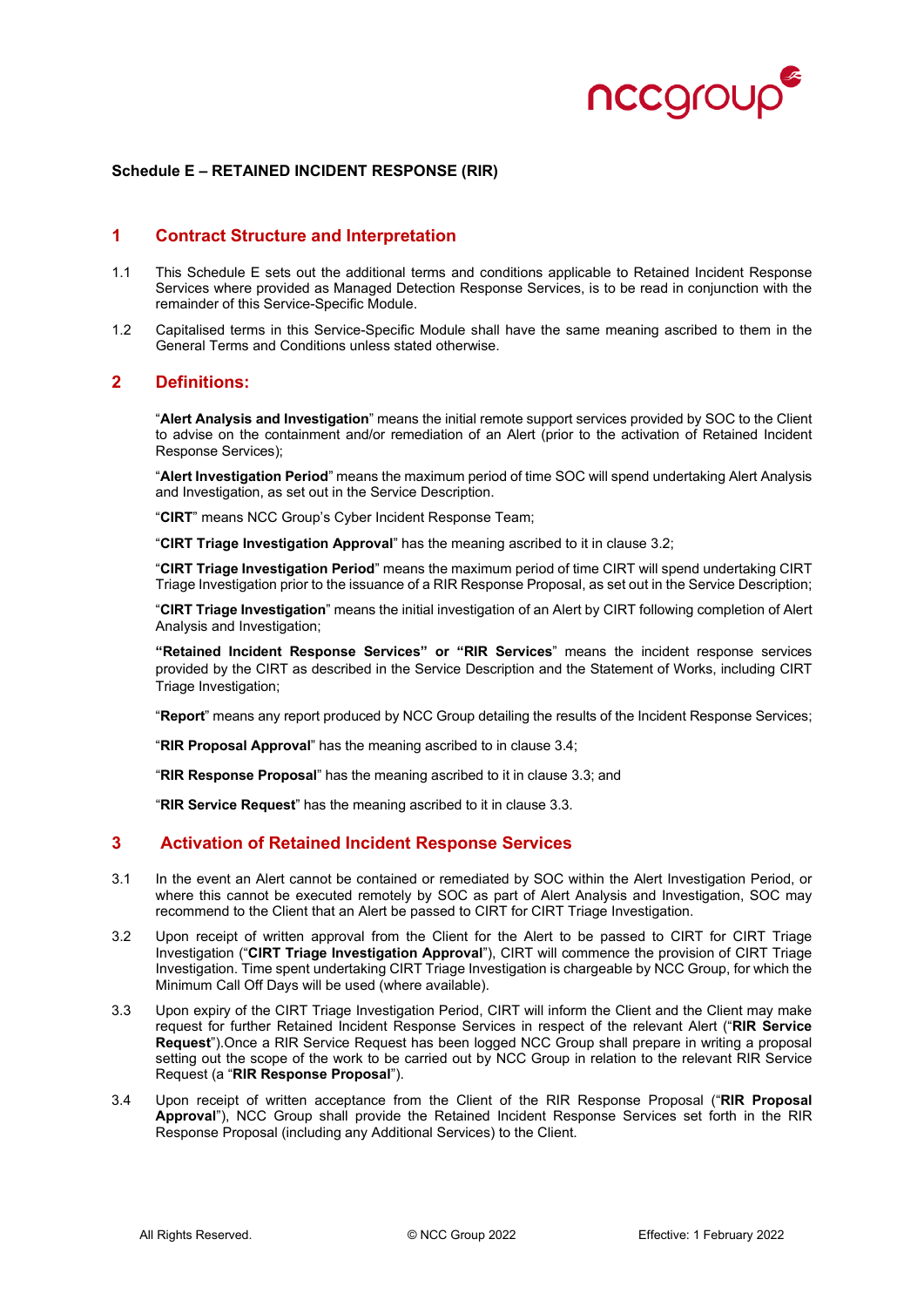

# **4 NCC Group Duties**

- 4.1 NCC Group shall carry out the Retained Incident Response Services in accordance with the terms and conditions set forth in the Contract, using reasonable care and skill and in a professional manner.
- 4.2 Where a Report is required it shall, unless otherwise stated in the Response Proposal or otherwise agreed, be produced by the Consultant within ten (10) days of completion of the Incident Response Services and sent to the Client.
- 4.3 Whilst NCC Group will use its reasonable endeavours to ensure that the same Consultant will continue to be involved throughout the investigation of a particular incident during the Incident Response Services, it reserves the right to replace that Consultant.
- 4.4 NCC Group shall, where the Consultant is present on the Client's premises, use all reasonable endeavours to ensure that the Consultant complies with such reasonable site rules and procedures as are notified to NCC Group from time to time.
- 4.5 In the event that a level of security clearance is required in order to provide the Incident Response Services, NCC Group will use its reasonable endeavours to provide a Consultant with the appropriate levels of security clearance. For the avoidance of doubt, if NCC Group is unable to provide a Consultant with appropriate levels of security clearance, NCC Group will not be liable for any failure to perform or complete the Incident Response Services or delay in performing its obligations under the Contract.

### **5 Client's Duties**

- 5.1 The Client agrees that due to the nature of the Retained Incident Response Services, NCC Group cannot guarantee that it will be able to perform and/or complete the Retained Incident Response Services. In particular, NCC Group may be unable to recover the data in whole or in part. In addition, the data recovered may not be of evidentially significant material, the Relevant Systems may suffer damage as a result of the data recovery process and/or the Incident Response Services may result in loss of business operating time or interruption to service for the Client. Such problems cannot be identified by NCC Group until it has commenced the Incident Response Services and so the Client remains liable to pay the Fees notwithstanding the above (or such proportion of the Fees as NCC Group may determine in its absolute discretion).
- 5.2 The Client authorises NCC Group to work on or remove Relevant Systems which are compromised or which it believes to be compromised.

# **6 Fees and Expenses**

- 6.1 The Annual Fees include fees payable in respect of 5 days of Retained Incident Response Services for each Contract Year within the Term ("**Minimum Call Off Days**"). Minimum Call-Off Days can be used for CIRT Triage Investigation and/or for further Retained Incident Response Services detailed in a Response Proposal, where such services are requested in accordance with the process referred to in section 3 above. In the event the Client has not requested and used the Minimum Call-Off Days for a Contract Year in accordance with such process by the expiry of that Contract Year, then such Annual Minimum Call off Days shall expire and cannot be used by the Client (and for the avoidance of doubt, the Client shall not be entitled to any refund of Fees in respect of the same).
- 6.2 If, in any Contract Year, the Client wishes to use one or more Minimum Call-Off Days applicable to future Contract Years, it may pull forward and use such Minimum Call-Off Days within that Contract Year. In such circumstances, the Minimum Call-Off Days for subsequent Contract Year(s) shall be reduced by the number of Minimum Call-Off Days brought forward. For the avoidance of doubt, for the purposes of this clause 6.2 of this Service-Specific Module, Fees in respect of any Minimum Call Off Days pulled forward shall be deemed Fees payable in respect of the period prior to termination.
- 6.3 If the Client wishes to purchase additional Retained Incident Response Services over and above the aggregate of the Minimum Call-Off Days permitted during the Term ("**Additional RIR Services**"), the Fees payable for such Additional RIR Services shall be calculated and invoiced at a rate of 90% of NCC Group's then current rates for Retained Incident Response Services as notified by NCC Group. Such Additional RIR Services shall be requested and approved in accordance with the process referred to in Section 3 above.
- 6.4 Unless otherwise stated in the relevant Response Proposal, the Fees do not include:
	- 6.4.1 attendance by an NCC Group representative at any case conferences, meetings or court hearings or equivalent or the provision of any reports or information in connection with the same;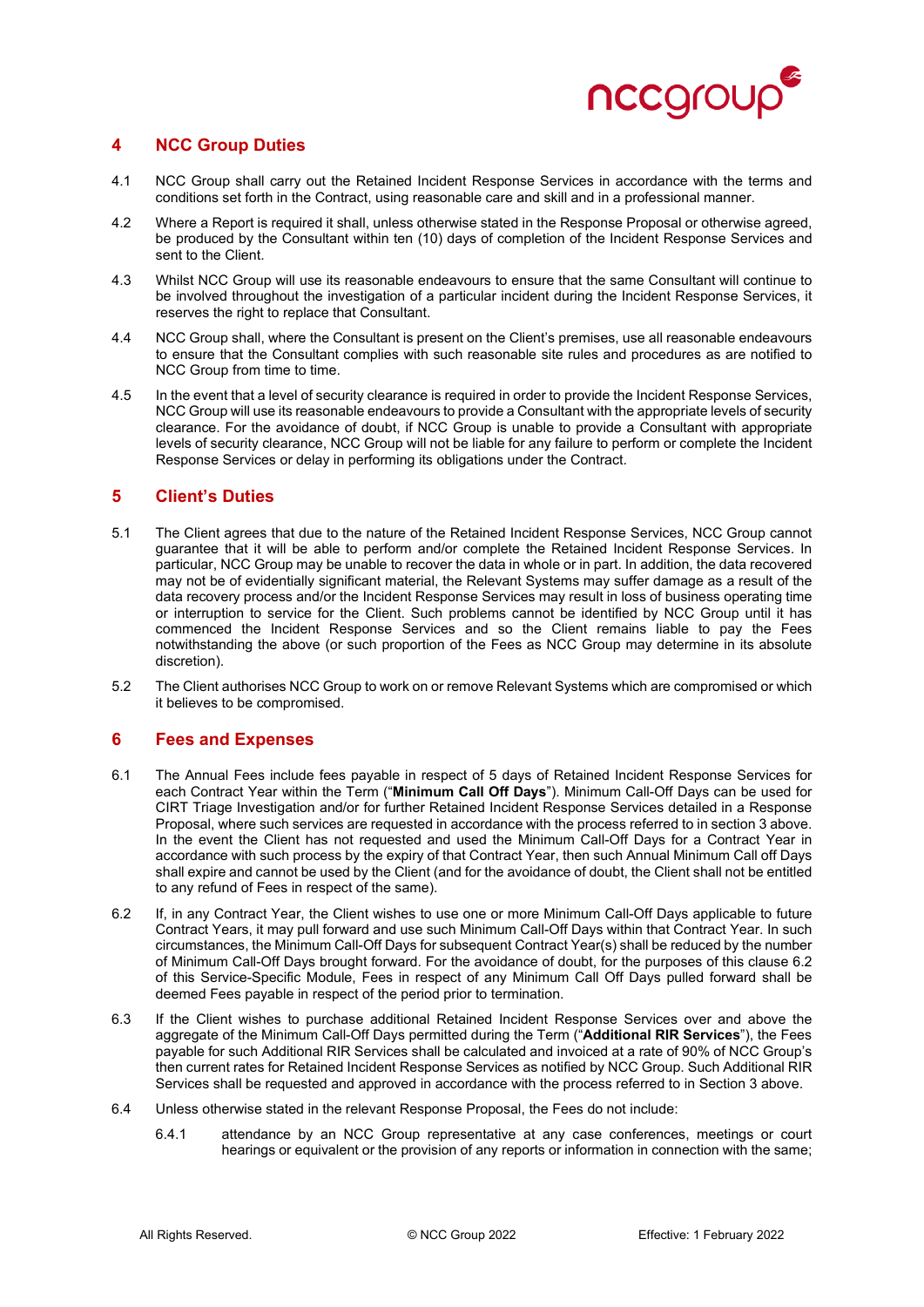

- 6.4.2 the storage by NCC Group of any property or data post completion of the Services;
- 6.4.3 and/or the cost of transporting the Relevant Systems to/from NCC Group's premises.
- 6.4.4 additional work which it transpires is necessary once the RIR Services have commenced but which are not listed in the Service Description or Response Proposal, including, but not limited to, reverse engineering or additional work necessitated by a defect in any of the software or hardware included within the Relevant Systems.

If NCC Group agrees to carry out any of these activities, it shall be entitled to charge reasonable additional fees (subject to agreeing the same with the Client in advance).

- 6.5 Retained Incident Response Services (including the Minimum Call-Off Days) are invoiced on the basis that work will be undertaken during Normal Office Hours. Any work carried out outside of Normal Office Hours will be charged at twice NCC Group's then current day rate.
- 6.6 NCC Group's Consultants record all time spent on an assignment including time spent travelling for the purposes of the assignment. Time is accounted for in units of half a day. No charge is made for periods when the Consultant is absent due to illness or holidays. As a worked example, if NCC Group was required to work from 9:00am until midnight on a Working Day, the rate would be two and half days.
- 6.7 To the extent that NCC Group is required to work outside Normal Office Hours, the Client shall be permitted to set-off any surcharge incurred in accordance with clauses 6.5.and 6.6 against any Minimum Call Off Days. For the avoidance of doubt, to the extent the Client does not have sufficient Minimum Call Off Days to satisfy the surcharge payable, NCC Group shall invoice the Client for any shortfall amount.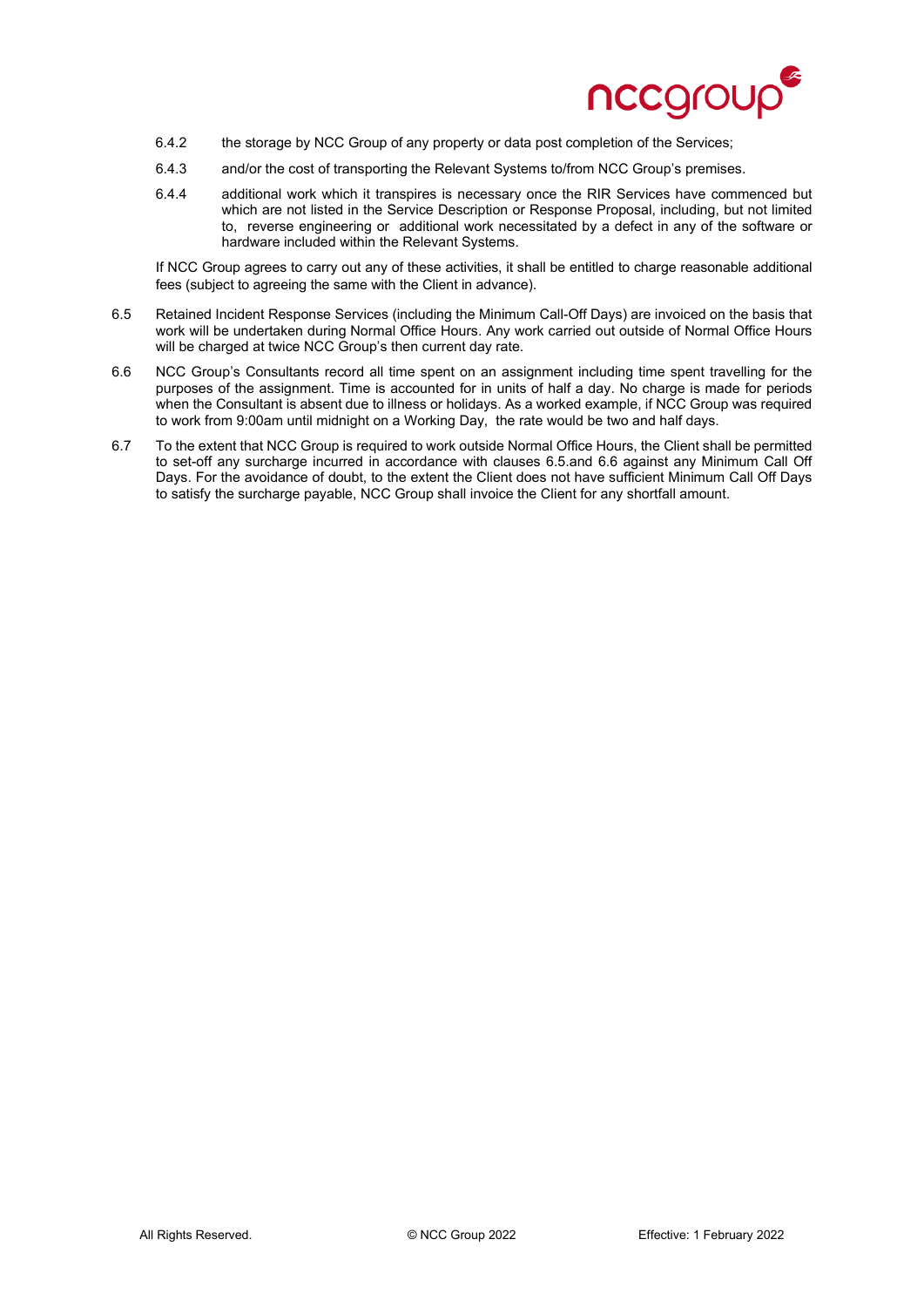

#### **Schedule F - CONTINUOUS VULNERABILITY MONITORING SERVICES**

### **1 Contract Structure and Interpretation**

- 1.1 This Schedule F sets out the additional terms and conditions applicable to Continuous Vulnerability Monitoring Services and is to be read in conjunction with the remainder of this Service-Specific Module.
- 1.2 Capitalised terms in this Service-Specific Module shall have the same meaning ascribed to them in the General Terms and Conditions unless stated otherwise.

#### **2 Definitions:**

**"Continuous Vulnerability Monitoring Services**" or "**CVMS**" means the continuous monitoring of the Client's network infrastructure for vulnerabilities through (i) periodic network vulnerability infrastructure scans, and (ii) monitoring of potential new threats in between scans by comparing CVMS Data Feeds against data gathered from such regular vulnerability scans;

"**MVSS Portal**" means any web-based facility through which the Client can access the Risk Reports generated as part of the Managed Vulnerability Scanning Services (which, for the avoidance of doubt, may be different to the MDR Portal through which Alerts will be notified);

"**Risk Reports**" means the periodic reports produced by NCC Group outlining the results of the network vulnerability infrastructure scans undertaken as part of the Continuous Vulnerability Scanning Services; and

"**CVMS Data Feeds**" means those published databases of vulnerabilities specified in the Service Description.

#### **3 NCC Group Duties**

- 3.1 Reports shall be uploaded to the MVSS Portal at the frequencies specified in the Statement of Works.
- 3.2. NCC Group will use reasonable efforts to ensure the Continuous Vulnerability Monitoring Services are provided at the agreed frequency without any interruptions and that the information provided is accurate and up to date. However, from time to time the Client may experience disruptions or receive inaccurate information due to circumstances beyond NCC Group's control for which NCC Group shall not be liable, for example a lack of availability of the backbone internet infrastructure in the UK or other locations or for data provided by third parties on a scheduled basis (such as zone files and newly registered domains provided by registrars) that is not yet accessible by NCC Group. NCC Group may also need to perform maintenance of its own hardware and software, which may interrupt provision of the Managed Intelligence Services. NCC Group will endeavour to execute such maintenance with the minimum of disruption to the Continuous Vulnerability Monitoring Services and will, where feasible, provide prior notice to the Client.
- 3.3 Whilst NCC Group will use reasonable endeavours to avoid disruption to the Client's network, disruption to the Systems and/or possible loss of or corruption to data and/or software may occur.
- 3.4 The Client acknowledges that there is a risk that the Continuous Vulnerability Monitoring Services may lead to the loss or corruption of the Client's data and/or Personal Data affected by such Services, and that the same is an inherent risk of Continuous Vulnerability Monitoring Services even when performed in accordance with Good Industry Practice. Subject to clause 10.2 of the General Terms and Conditions, NCC Group will not be liable for any such loss of data.

# **4 Client Duties**

- 4.1 The Client shall properly and fully back-up all data and copies of all computer programs and data which are held immediately prior to commencement of the Continuous Vulnerability Monitoring Services, and which may be affected by the provision of the Managed Vulnerability Scanning Services and, where appropriate, make back-ups not less than daily to enable straightforward recovery and/or reinstatement of any and all data and/or computer programs lost or damaged (whether in whole or part) through performance of the Managed Vulnerability Scanning Services.
- 4.2 The Client shall notify NCC Group in writing in advance or as soon as possible after becoming aware of any periods during which NCC Group should not perform the Continuous Vulnerability Monitoring Services or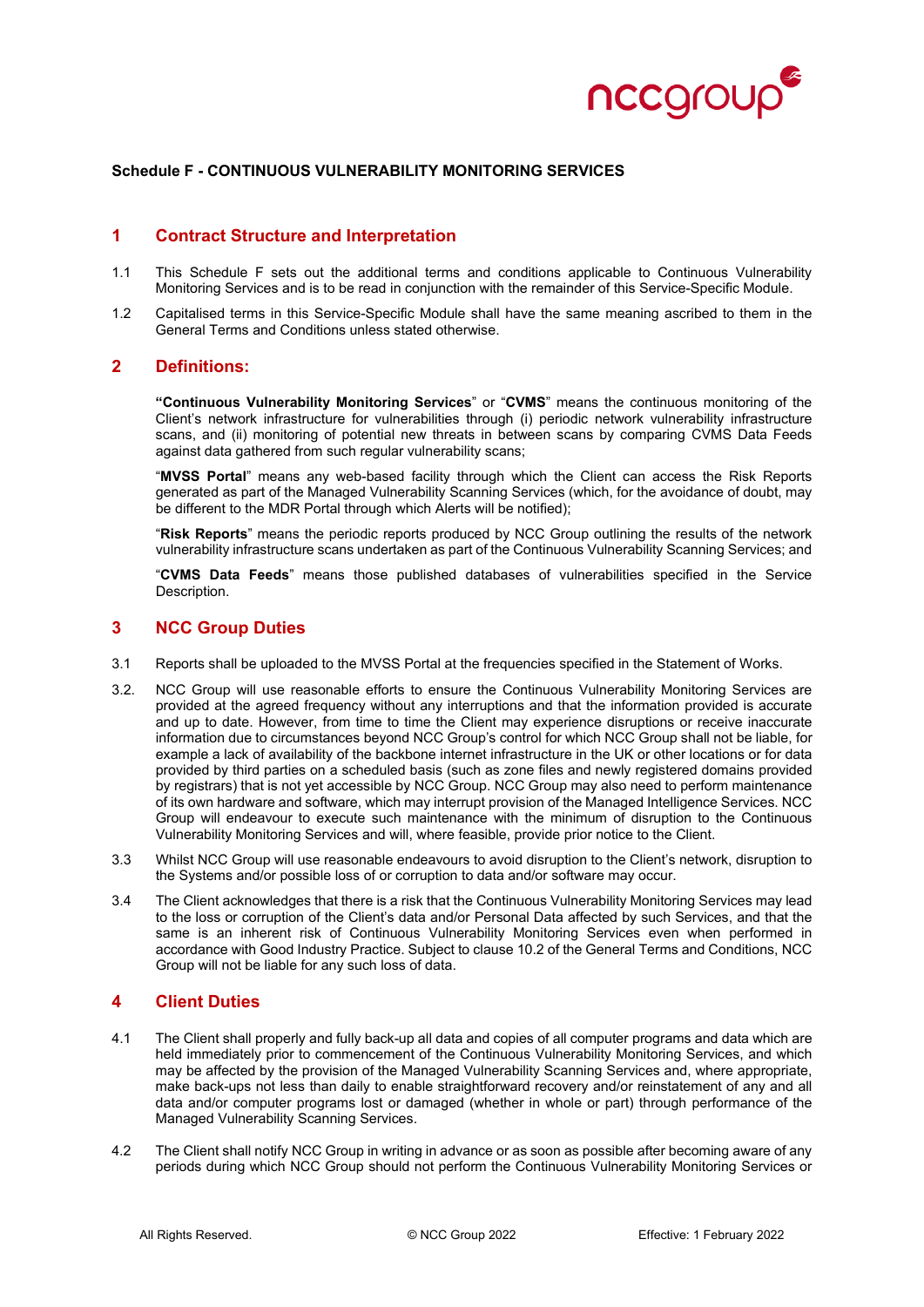

should cease performing the Managed Vulnerability Scanning Services due to critical business processes (such as batch runs) or if any part of the System is business critical to enable NCC Group to modify its testing approach if necessary, with the Client's consent.

- 4.3 The Client shall use any software and/or hardware which NCC Group (and its Affiliates) supplies to the Client as part of the Continuous Vulnerability Monitoring Services for lawful purposes, solely to the extent necessary to receive the benefit of the Continuous Vulnerability Monitoring Services and in accordance with any applicable licence terms and NCC Group's (and its Affiliates) instructions provided from time to time.
- 4.4 By signing the Authorisation Form, the Client consents, for itself and on behalf of all Affiliates, to NCC Group (or its Affiliates) performing the Continuous Vulnerability Monitoring Services and confirms that it has procured, where necessary, the consent of all its (and its Affiliates') third party service providers (including ISPs), relevant third party software vendors and equipment owners, employees, agents and sub-contractors to NCC Group carrying out the Continuous Vulnerability Monitoring Services. Such consent includes authorisation for the purposes of Section 3 of the Computer Misuse Act 1990 that NCC Group, its Affiliates and their respective employees, agents and sub-contractors may perform Continuous Vulnerability Monitoring Services which may:
	- 4.4.1 impair the operation of the Relevant Systems;
	- 4.4.2 hinder access to the Relevant Systems; and
	- 4.4.3 impair the operation of any program and/or the reliability of any data relating to the Relevant Systems.
- 4.5 The Client shall ensure there is sufficient bandwidth to enable NCC Group to perform the Continuous Vulnerability Monitoring Services.
- 4.6 The provisions of clause 8 of this Service-Specific Modules shall also apply in respect of the MVSS Portal and the clause shall be construed accordingly.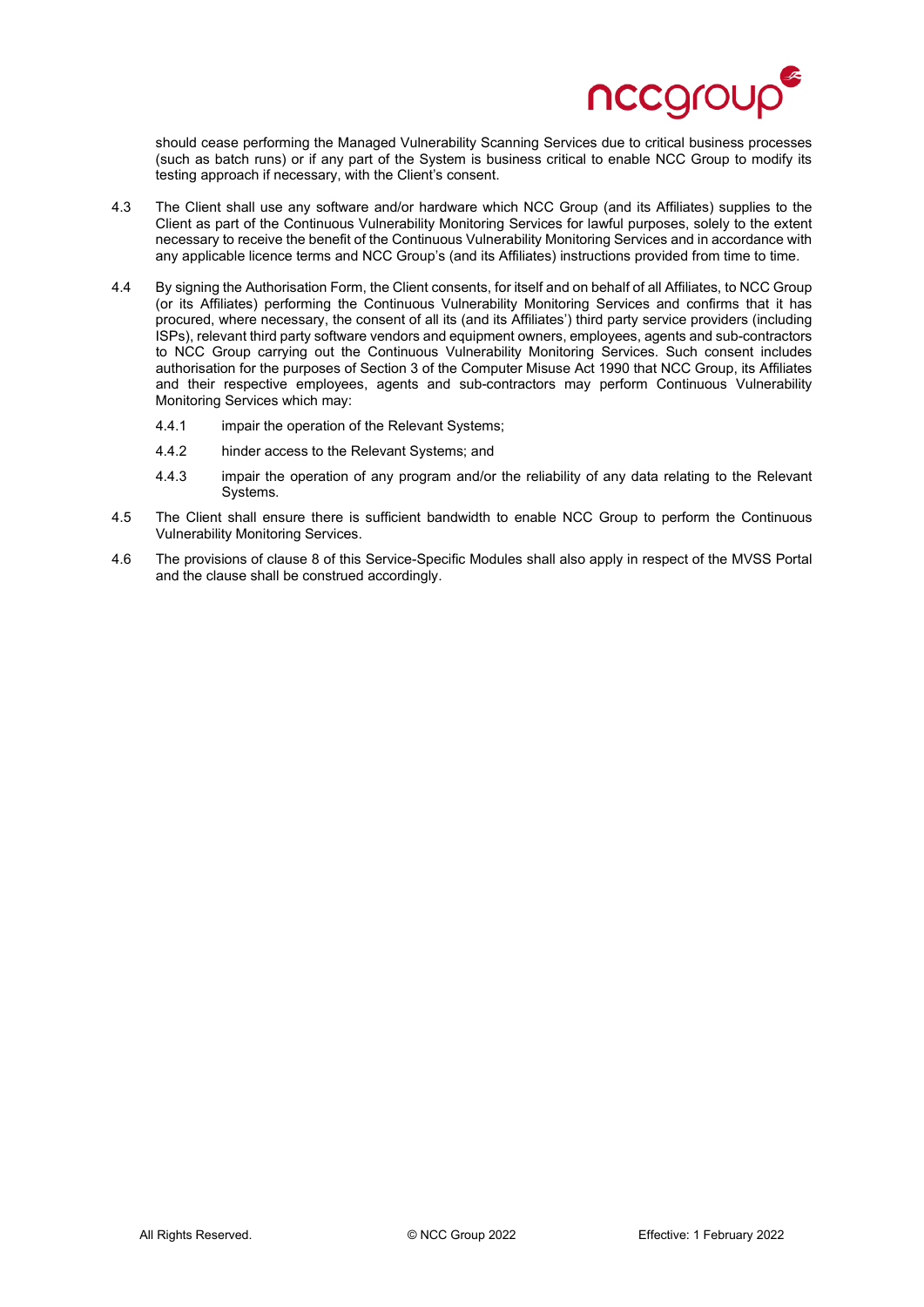

#### **Schedule G – MANAGED NETWORK INTRUDER ALARM SERVICES**

### **1 Contract Structure and Interpretation**

- 1.1 This Schedule G sets out the additional terms and conditions applicable to Managed Network Intruder Alarm Services and is to be read in conjunction with the remainder of this Service-Specific Module.
- 1.2 Capitalised terms in this Schedule shall have the same meaning ascribed to them in the General Terms and Conditions unless stated otherwise herein.

#### **2 Definitions:**

"**Managed Network Intruder Alarm Services**" or "**MNIA Services**" means the detection of potential lateral movement, privilege escalation and insider threat activities within a client's IT infrastructure, by combining cyber deception technology with NCC Group SOC analyst expertise to provide triage and investigation of alarms relating to unauthorised interrogation of emulated assets;

"**Appliances**" means plug and play hardware devices to be installed on the Client's network infrastructure that have to capability to emulate common operating systems and applications;

"**Intruder Alarm Tokens**" means software modules to be installed on the Client's network infrastructure that trigger alarms when an attacker is or may be present on the Client's monitored network;

"**MNIA Technology**" means the intruder alarm deception technology which comprises Appliances, Intruder Alarm Tokens and the MNIA Platform; and

"**MNIA Platform**" means the third party cloud based management platform used to collect heartbeat and alert messages sent by Appliances and/or Intruder Alarm Tokens when an attacker is or may be present on the Client's monitored network.

# **3 NCC Equipment**

- 3.1 Prior to the Start Date, NCC Group shall deliver the NCC Equipment to the Site specified within the Onboarding Form. Any delivery dates given by NCC Group are estimates only, and delivery shall be deemed to have occurred when the NCC Equipment arrives at the specified Site.
- 3.2 If the Client fails to take delivery of the NCC Equipment, NCC Group may (i) arrange (at the Customer's cost) for the return and storage of the NCC Equipment until such other date for delivery is agreed between the parties or (ii) treat the Contract as repudiated and dispose of the NCC Equipment in any way it sees fit, including by sale to another client.
- 3.3 The Client shall:
	- 3.3.1 notify NCC Group in writing of any fault or damage to the NCC Equipment within 5 Working Days of deemed delivery and, at the request of NCC Group, return the NCC Equipment to NCC Group or make the NCC Equipment available for collection and/or inspection;
	- 3.3.2 correctly install the NCC Equipment to the System in accordance with the Onboarding Form such that network communications between the Appliance and the MNIA Platform are not hindered by the Client network configuration; and
	- 3.3.3 ensure that any hardware and/or software which is included or interoperable with the NCC Equipment is in good working order and functions fully and properly in accordance with the relevant manufacturer user manuals.
- 3.4 NCC Group shall, upon request, provide remote only support services in connection with the installation and configuration of the NCC Equipment and CTM Software, subject to the payment of additional charges where such support exceeds one Working Day in aggregate.
- 3.5 The Client will provide access to a DNS service within internet access to enable the Appliances and Intruder Alarm Tokens to communicate with the MNIA Platform using DNS tunnelling.
- 3.6 The NCC Equipment shall at all times be and remain NCC Group's exclusive property. Subject to the Client's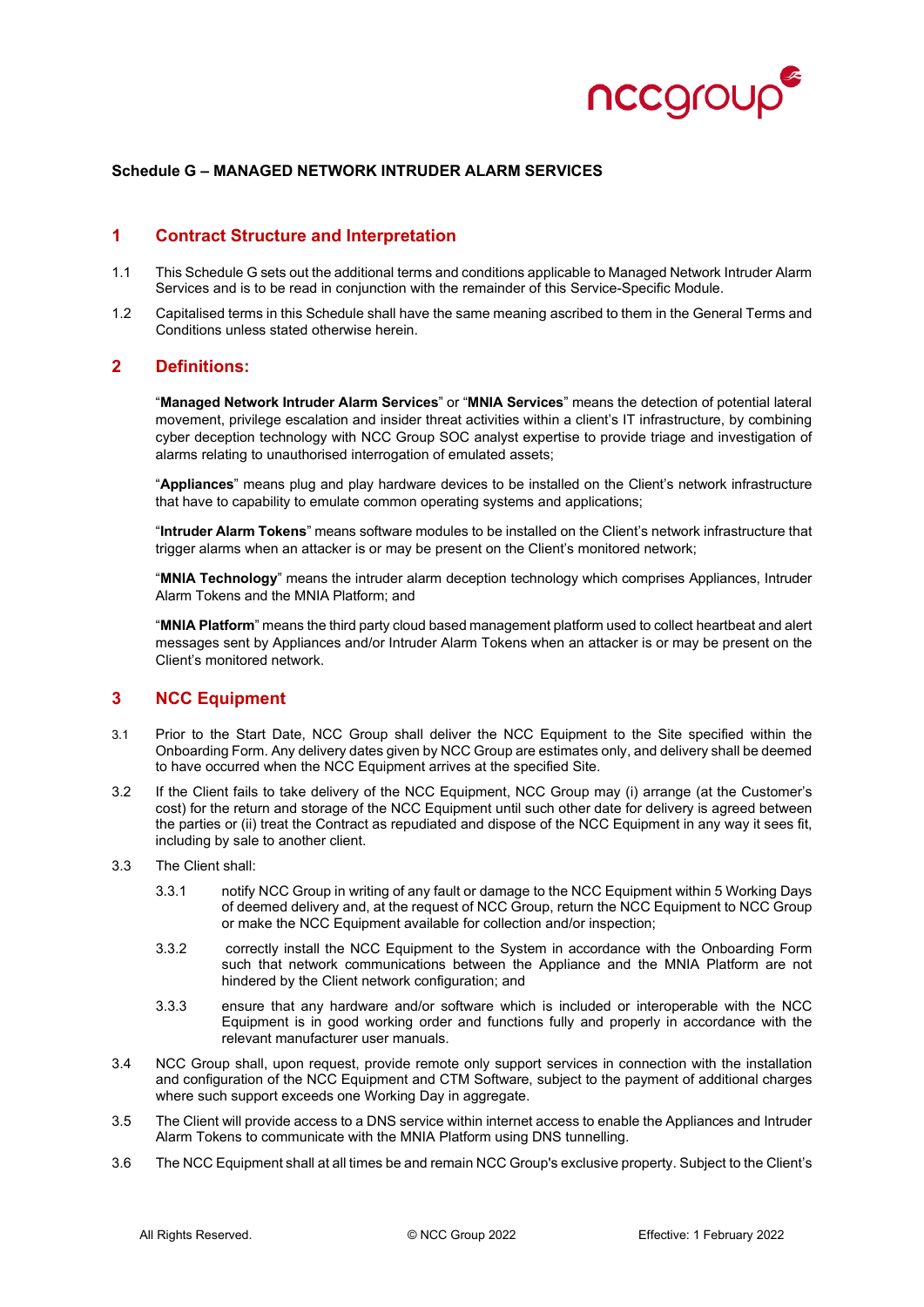

compliance with this section 3, NCC Group shall grant the Client a non-transferrable, revocable right:

- 3.6.1 to install and configure the NCC Equipment to the Relevant Systems; and
- 3.6.2 to use the NCC Equipment, solely in relation to the Relevant Systems and/or the Services and in accordance with the manufacturer instructions and as otherwise expressly instructed by NCC Group.
- 3.7 The Client agrees that it shall not:
	- 3.7.1 use the NCC Equipment for any purpose other than for the MNIA Services; and
	- 3.7.2 use the NCC Equipment in accordance with the Contract and as expressly directed by NCC Group and the manufacturer user manuals; and
	- 3.7.3 void any applicable manufacturer warranties.
- 3.8 The NCC Equipment shall be held by the Client in safe custody at Client's own risk and maintained and kept in good condition until returned to NCC Group and shall not be disposed of or used other than in accordance with NCC Group's written instructions or authorisation. Without prejudice to the generality of the foregoing, the Client agrees that it shall:
	- 3.8.1 ensure that the NCC Equipment remains at the Site and shall not be relocated without the prior written consent of NCC Group;
	- 3.8.2 ensure that the NCC Equipment is kept in a suitable secure location;
	- 3.8.3 allow NCC Group and/or its appointed agents and contractors (on reasonable notice during normal working hours) to attend the premises where the NCC Equipment is or may be stored to repair, recover, retrieve, replace or inspect the condition of the NCC Equipment;
	- 3.8.4 be responsible for any damage to or loss of the NCC Equipment from the point of deemed delivery to the Client until the safe return of the NCC Equipment to a location requested by NCC Group in writing, and accordingly shall at all times maintain in full force adequate insurance cover in respect of any and all loss of and/or damage to the NCC Equipment during such period. Such insurance shall be to the full replacement value of the NCC Equipment.
- 3.9 NCC Group shall, subject to clause 3.10, provide NCC Equipment which is in good working order and use reasonable endeavours to provide replacement NCC Equipment as soon as reasonably practicable, but in any event within 10 Working Days of receipt of the notification from the Client of the relevant fault or damage.
- 3.10 NCC Group shall not be required to repair or replace faulty or damaged NCC Equipment if:
	- 3.10.1 the NCC Equipment is damaged or a fault has occurred due to the improper use, handling, alteration, installation, repair, maintenance or storage of the NCC Equipment as determined by NCC Group (acting reasonably);
	- 3.10.2 the Client, its personnel, agents and/or contractors use the NCC Equipment for purposes other than permitted under this Contract, the manufacturer user manuals or the express instructions of NCC Group;
	- 3.10.3 the Client (or its appointed agent or contractor) has incorrectly installed the NCC Equipment to the Relevant Systems;
	- 3.10.4 the Client fails to notify NCC Group of any loss or damage to the NCC Equipment within the timescales required under clause 3.9;
	- 3.10.5 the manufacturer deems that the warranty has been voided;
	- 3.10.6 the Client makes further use of the NCC Equipment after discovering any fault or damage; or
	- 3.10.7 NCC Group (acting reasonably) determines that the fault or damage to the NCC Equipment is negligible and does not impact the delivery of the MNIA Services.

and in such circumstances any replacement of the NCC Equipment by NCC Group shall be at NCC Group's sole option and shall be charged to the Client at full retail cost plus reasonably incurred fees for such replacement.

3.11 Upon expiry or termination of the Contract, the Client shall (at its own cost and risk) return by reputable courier the NCC Equipment to the location specified in writing by NCC Group within 10 Working Days of the Services ceasing (the "Return Period"). The NCC Equipment shall be deemed to have been returned to NCC Group when the NCC Equipment arrives at the specified location. Risk in the NCC Equipment shall not pass to NCC Group until NCC Group has issued written signed acknowledgement of receipt,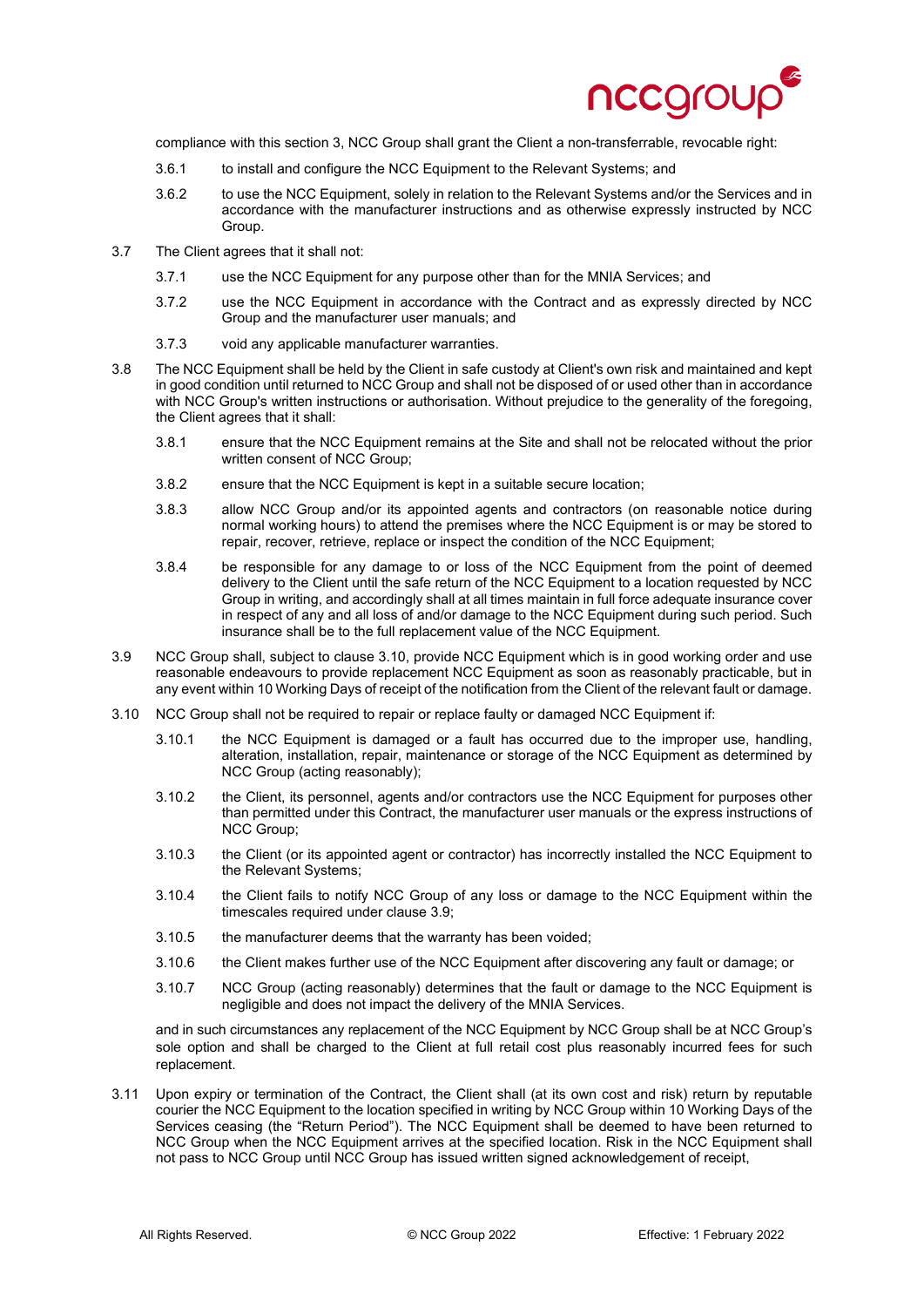

- 3.12 The Client shall be liable for all errors, failures and damage to the NCC Equipment that is detected by NCC Group and notified to the Client within 30 days of the return of the NCC Equipment, save where such errors, failures or damage can reasonably be attributed to an inherent failure or error in the NCC Equipment.
- 3.13 If NCC Group does not receive the NCC Equipment:
	- 3.13.1 within the Return Period; and
	- 3.13.2 in good cosmetic condition; and
	- 3.13.3 in good working order as determined by NCC Group in its reasonable opinion, taking into consideration fair wear and tear; and
	- 3.13.4 with any warranty sticker still intact and untampered with,

then the Client shall be liable to pay to NCC Group either (i) the then replacement value of the NCC Equipment as at the end of the Return Period where the Contract has expired; or (ii) the then current full retail price of the NCC Equipment as at the end of the Return Period, upon earlier termination of the Contract.

3.14 Save as may be otherwise agreed between the parties, a return-to-base warranty is provided for all NCC Equipment for the duration of the Term. The return to base is at the Client's cost and return to Client is at NCC Group's cost.

### **4 Client's Duties**

- 4.1 The Client shall correctly configure and install the Appliances, and deploy the Intruder Alarm Tokens, at the Site(s) in accordance with NCC Group's instructions. NCC Group shall provide reasonable remote assistance in respect of such installation and configuration.
- 4.2 Upon expiry or termination of the Contract, the Client shall immediately cease use of the Intruder Alarm Tokens and Appliances and shall notify NCC Group that it has done so.

# **5 MNIA Technology**

- 5.1 Intruder Alarm Tokens, together with any software installed upon or included in the Appliances, are MSP Software, and NCC Group shall provide the Client with the right to such use such MSP Software subject to the Third Party Vendor Terms set out in Annex A to this Schedule G below.
- 5.2 The Client shall comply the Third Party Vendor Terms below in respect of its use of the MSP Software and the Appliances.
- 5.3 For the avoidance of doubt, to the extent that there is any conflict between the terms of the Third Party Vendor Terms and the remainder of the Contract, the Third Party Vendor Terms shall prevail.
- 5.4 The Client shall, at all times during and after the termination or expiry of the Contract, indemnify, keep indemnified and hold harmless NCC Group, its Affiliates and their respective officers, employees, agents, contractors and sub-contractors in full and on demand from and against any and all claims, fines, losses, damages, demands, costs, expenses, fees (including, but not limited to, court and legal fees) and liabilities (in each case whether direct, indirect or consequential) of whatever nature, awarded against or agreed to be paid or otherwise suffered, incurred or sustained by NCC Group or its Affiliates directly or indirectly as a result of any breach by the Client of the Third Party Vendor Terms.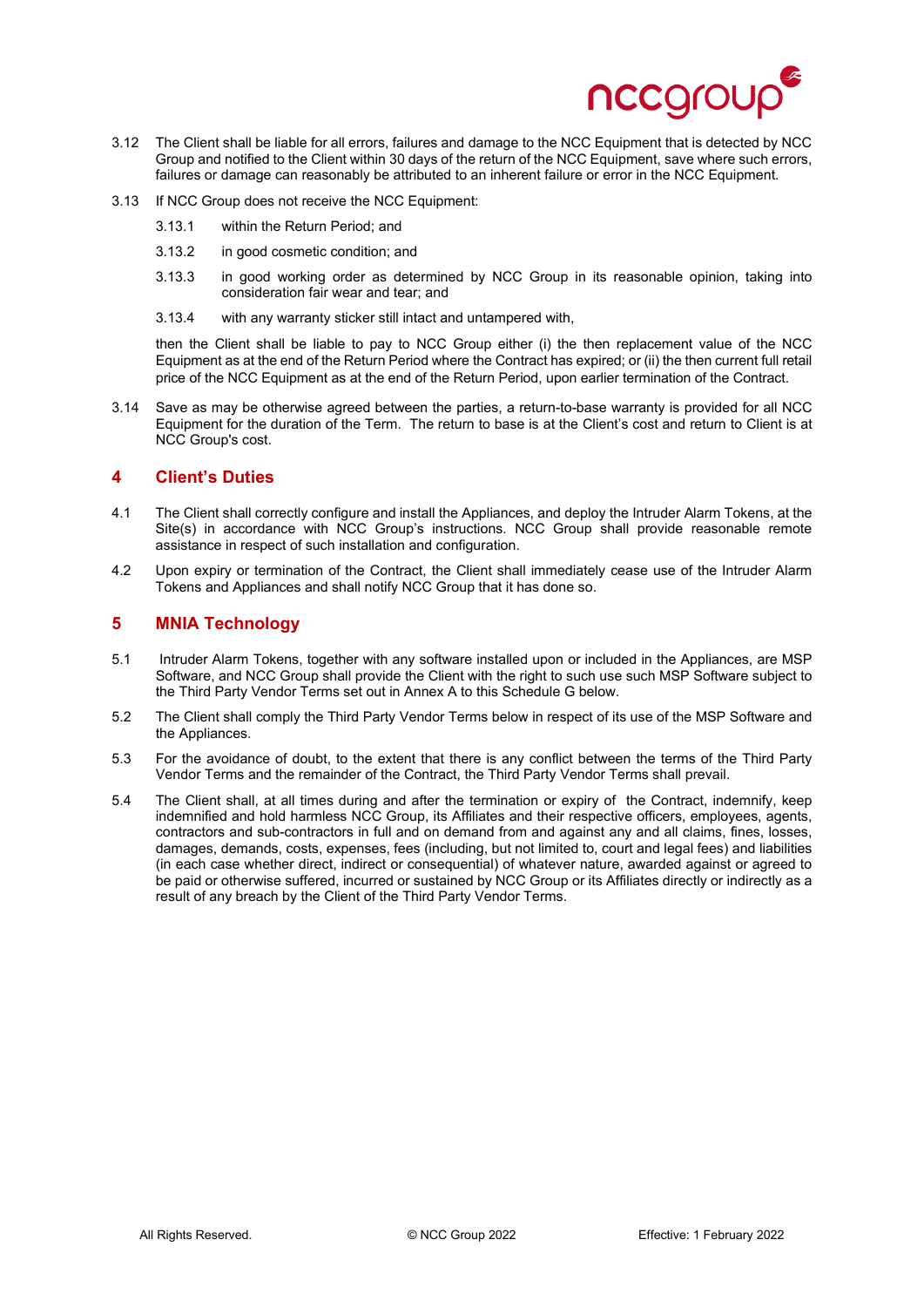

## **Annex A to Schedule G - Third Party Vendor Terms for MINA Technology**

#### **DEFINITIONS**

"**Territory**" means, unless otherwise specified in the applicable Statement of Works, the United Kingdom;

"**Products**" means (i) the Appliances; and (ii) the MSP Software.

#### **1. LICENSE GRANT AND RESTRICTIONS.**

1.1 **Software License Grant.** Subject to the terms and conditions of these Third Party Vendor Terms, NCC Group grants to the Client a nonexclusive license to (i) use the MSP Software solely as part of the Appliances with which the MSP Software is delivered, or (ii) in accordance with the published specifications. The MSP Software is solely for Client's internal business purposes unless otherwise agreed to with NCC Group in a separate written agreement. All other rights in the MSP Software are expressly reserved by NCC Group or its third party licensor.

1.2 **License Restrictions.** The Client shall maintain the Products in strict confidence and shall not: sell, resell, distribute, transfer, publish, disclose, rent, lend, lease or sublicense the Products, or make the functionality of the Products available to any other party (excluding contractors or other third party providing IT services to the Client) through any means (unless otherwise permitted in writing by NCC Group and/or its licensor as expressly agreed to in a separate agreement), including, without, limitation, by uploading the MPS Software to a network or file-sharing service or through any hosting, application services provider, service bureau or other type of services; (b) modify, translate or create derivative works based on the MSP Software, in whole or in part, or permit or authorize a third party to do so; (c) disassemble, decompile, reverse compile, reverse engineer or otherwise attempt to derive the source code of the MSP Software, in whole or in part, or permit or authorize a third party to do so, except to the extent such activities are expressly permitted by applicable law in the jurisdiction of use notwithstanding this prohibition; (d) disclose, publish or otherwise make publicly available any benchmark, performance or comparison tests that the Client runs (or has run on its behalf by a third party) on the Products; (e) duplicate the MSP Software.

1.3 **Affiliates**. If the Client purchases the Services for use by any Client Affiliate, the Client shall: (a) provide each such Affiliate with a copy of these Third Party Vendor Terms; (b) ensure that each such Affiliate complies with the terms and conditions therein; and (c) be responsible for any breach of these terms and conditions by any such Affiliate.

1.4 The Client acknowledges that, in the course of exercising its rights and performing its duties under the Contract, it may obtain information relating to Products, to the third party licensor of the Products and to the market which is of a confidential and proprietary nature. Such proprietary information includes, but is not limited to, trade secrets, know-how, inventions, techniques, processes, programs, schematics, software source documents, data, customer lists, financial information and sales and marketing plans ("Licensor Proprietary Information"). NCC Group's third party licensor owns and intends to maintain its ownership of all such Licensor Proprietary Information. The Client shall at all times, both during the term of the Contract and thereafter, maintain in the strictest confidence and trust all such Licensor Proprietary Information, and shall not use such Licensor Proprietary Information other than in the course of its rights and duties under this Agreement, nor shall the Client disclose any of such Licensor Proprietary Information to any third party without the written consent of NCC Group.

#### **2. OWNERSHIP.**

The MSP Software is licensed, not sold. NCC Group and its suppliers, as applicable, retain all right, title, interest and ownership of the MSP Software, including copyrights, patents, trade secret rights, trademarks and any other intellectual property rights therein. The Client shall not delete or in any manner alter the copyright, trademark, or other proprietary rights notices or markings that appear on the MSP Software or related documentation as delivered to the Client. To the extent you provide any suggestions or comments related to the Products to NCC Group, NCC Group shall have the right to pass such suggestions and comments to its licensors, for them to retain and use any such suggestions or comments in current or future products or services, without the Client's approval or further compensation to the Client.

#### **3. TERM; TERMINATION; AND EFFECT OF TERMINATION.**

The Client's rights under these Third Party Vendor Terms will terminate immediately without notice from NCC Group if the Client fails to comply with or breaches any provision of these Third Party Vendor Terms. Upon such termination, and/or upon termination or earlier expiry of the Contract, the Client shall destroy all copies of the MSP Software and documentation and cease to use all Products.